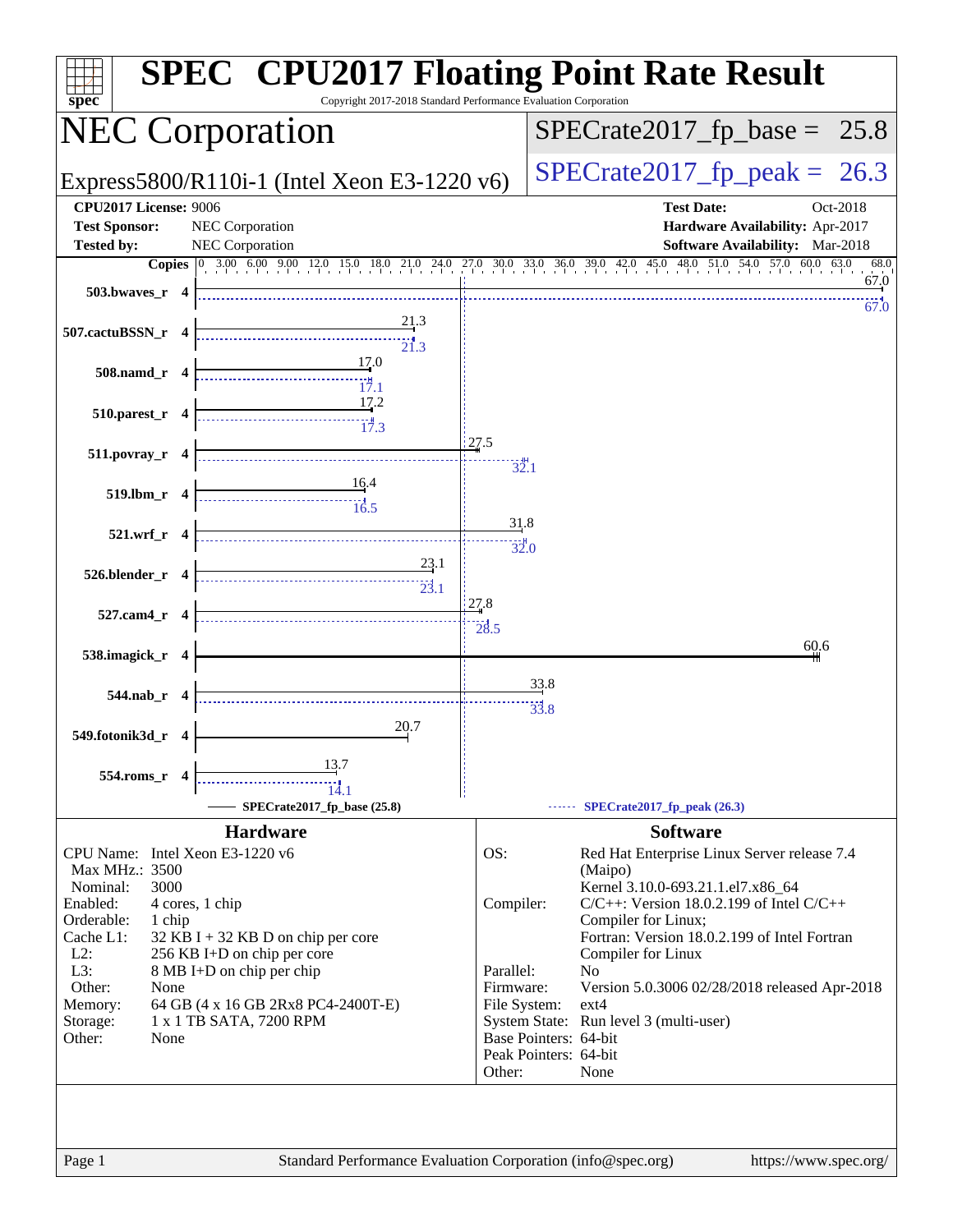| <b>SPEC CPU2017 Floating Point Rate Result</b><br>spec<br>Copyright 2017-2018 Standard Performance Evaluation Corporation |                                                               |                        |       |                |       |                |       |                |                |              |                |                                |                                        |              |
|---------------------------------------------------------------------------------------------------------------------------|---------------------------------------------------------------|------------------------|-------|----------------|-------|----------------|-------|----------------|----------------|--------------|----------------|--------------------------------|----------------------------------------|--------------|
| <b>NEC Corporation</b>                                                                                                    |                                                               |                        |       |                |       |                |       |                |                |              |                | $SPECrate2017_fp\_base = 25.8$ |                                        |              |
| $SPECrate2017_fp\_peak = 26.3$<br>Express5800/R110i-1 (Intel Xeon E3-1220 v6)                                             |                                                               |                        |       |                |       |                |       |                |                |              |                |                                |                                        |              |
|                                                                                                                           | <b>CPU2017 License: 9006</b><br><b>Test Date:</b><br>Oct-2018 |                        |       |                |       |                |       |                |                |              |                |                                |                                        |              |
| <b>Test Sponsor:</b>                                                                                                      |                                                               | NEC Corporation        |       |                |       |                |       |                |                |              |                |                                | Hardware Availability: Apr-2017        |              |
| <b>Tested by:</b>                                                                                                         |                                                               | <b>NEC Corporation</b> |       |                |       |                |       |                |                |              |                |                                | <b>Software Availability:</b> Mar-2018 |              |
| <b>Results Table</b>                                                                                                      |                                                               |                        |       |                |       |                |       |                |                |              |                |                                |                                        |              |
|                                                                                                                           |                                                               |                        |       | <b>Base</b>    |       |                |       | <b>Peak</b>    |                |              |                |                                |                                        |              |
| <b>Benchmark</b>                                                                                                          | <b>Copies</b>                                                 | <b>Seconds</b>         | Ratio | <b>Seconds</b> | Ratio | <b>Seconds</b> | Ratio | <b>Copies</b>  | <b>Seconds</b> | <b>Ratio</b> | <b>Seconds</b> | <b>Ratio</b>                   | <b>Seconds</b>                         | <b>Ratio</b> |
| 503.bwaves r                                                                                                              | $\overline{4}$                                                | 599                    | 66.9  | 599            | 67.0  | 599            | 67.0  | $\overline{4}$ | 599            | 67.0         | 599            | 67.0                           | 599                                    | 67.0         |
| 507.cactuBSSN r                                                                                                           | 4                                                             | 237                    | 21.3  | 238            | 21.3  | 238            | 21.3  | $\overline{4}$ | 239            | 21.2         | 238            | 21.3                           | 238                                    | 21.3         |
| 508.namd_r                                                                                                                | 4                                                             | 223                    | 17.0  | 225            | 16.9  | 223            | 17.1  | $\overline{4}$ | 222            | 17.1         | 222            | 17.1                           | 226                                    | 16.8         |
| 510.parest_r                                                                                                              | 4                                                             | 612                    | 17.1  | 609            | 17.2  | 608            | 17.2  | $\overline{4}$ | 605            | 17.3         | 611            | 17.1                           | 605                                    | 17.3         |
| 511.povray_r                                                                                                              | 4                                                             | 339                    | 27.5  | 338            | 27.6  | 342            | 27.3  | $\overline{4}$ | 291            | 32.1         | 288            | 32.4                           | 293                                    | 31.9         |
| 519.1bm r                                                                                                                 | 4                                                             | 257                    | 16.4  | 255            | 16.5  | 256            | 16.4  | $\overline{4}$ | 255            | 16.5         | 257            | 16.4                           | 255                                    | 16.6         |
| 521.wrf r                                                                                                                 | 4                                                             | 282                    | 31.8  | 282            | 31.8  | 282            | 31.8  | $\overline{4}$ | 280            | 32.0         | 280            | 32.0                           | 278                                    | 32.2         |
| 526.blender r                                                                                                             | 4                                                             | 263                    | 23.2  | 263            | 23.1  | 264            | 23.1  | $\overline{4}$ | 264            | 23.1         | 264            | 23.1                           | 264                                    | 23.1         |
| 527.cam4_r                                                                                                                | 4                                                             | 252                    | 27.8  | 253            | 27.7  | 251            | 27.9  | $\overline{4}$ | 245            | 28.5         | 246            | 28.5                           | 245                                    | 28.6         |
| 538.imagick_r                                                                                                             | 4                                                             | 164                    | 60.6  | 164            | 60.8  | 165            | 60.3  | $\overline{4}$ | 164            | 60.6         | 164            | 60.8                           | 165                                    | 60.3         |
| 544.nab r                                                                                                                 | 4                                                             | 199                    | 33.8  | 199            | 33.8  | 199            | 33.8  | $\overline{4}$ | 199            | 33.8         | 199            | 33.8                           | 199                                    | 33.8         |
| 549.fotonik3d_r                                                                                                           | 4                                                             | 753                    | 20.7  | 755            | 20.7  | 753            | 20.7  | $\overline{4}$ | 753            | 20.7         | 755            | 20.7                           | 753                                    | 20.7         |
| 554.roms_r                                                                                                                | $\overline{\mathcal{L}}$                                      | 464                    | 13.7  | 464            | 13.7  | 464            | 13.7  | $\overline{4}$ | 454            | 14.0         | 449            | 14.1                           | 452                                    | 14.1         |
| $SPECrate2017_fp\_base =$<br>25.8                                                                                         |                                                               |                        |       |                |       |                |       |                |                |              |                |                                |                                        |              |
| $SPECrate2017$ _fp_peak =<br>26.3                                                                                         |                                                               |                        |       |                |       |                |       |                |                |              |                |                                |                                        |              |
| Results appear in the order in which they were run. Bold underlined text indicates a median measurement.                  |                                                               |                        |       |                |       |                |       |                |                |              |                |                                |                                        |              |

#### **[Submit Notes](http://www.spec.org/auto/cpu2017/Docs/result-fields.html#SubmitNotes)**

 The taskset mechanism was used to bind copies to processors. The config file option 'submit' was used to generate taskset commands to bind each copy to a specific processor. For details, please see the config file.

#### **[Operating System Notes](http://www.spec.org/auto/cpu2017/Docs/result-fields.html#OperatingSystemNotes)**

Stack size set to unlimited using "ulimit -s unlimited"

#### **[General Notes](http://www.spec.org/auto/cpu2017/Docs/result-fields.html#GeneralNotes)**

Environment variables set by runcpu before the start of the run: LD\_LIBRARY\_PATH = "/home/cpu2017/lib/ia32:/home/cpu2017/lib/intel64:/home/cpu2017/je5.0.1-32:/home/cpu2017/je5.0.1-64"

 Binaries compiled on a system with 1x Intel Core i7-6700K CPU + 32GB RAM memory using Redhat Enterprise Linux 7.5 Transparent Huge Pages enabled by default Prior to runcpu invocation Filesystem page cache synced and cleared with: sync; echo 3 > /proc/sys/vm/drop\_caches

 Yes: The test sponsor attests, as of date of publication, that CVE-2017-5754 (Meltdown) is mitigated in the system as tested and documented.

**(Continued on next page)**

| Page 2 | Standard Performance Evaluation Corporation (info@spec.org) | https://www.spec.org/ |
|--------|-------------------------------------------------------------|-----------------------|
|--------|-------------------------------------------------------------|-----------------------|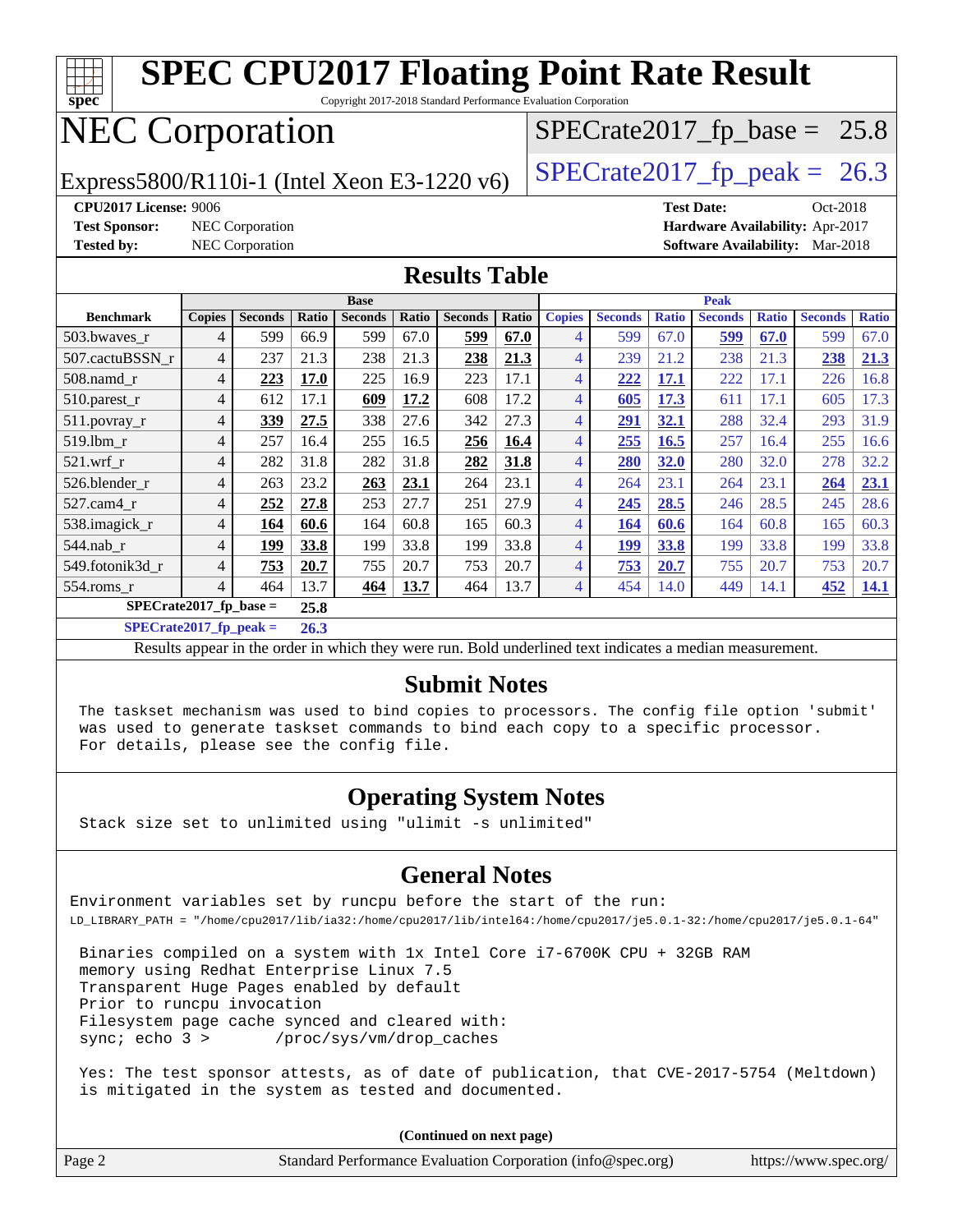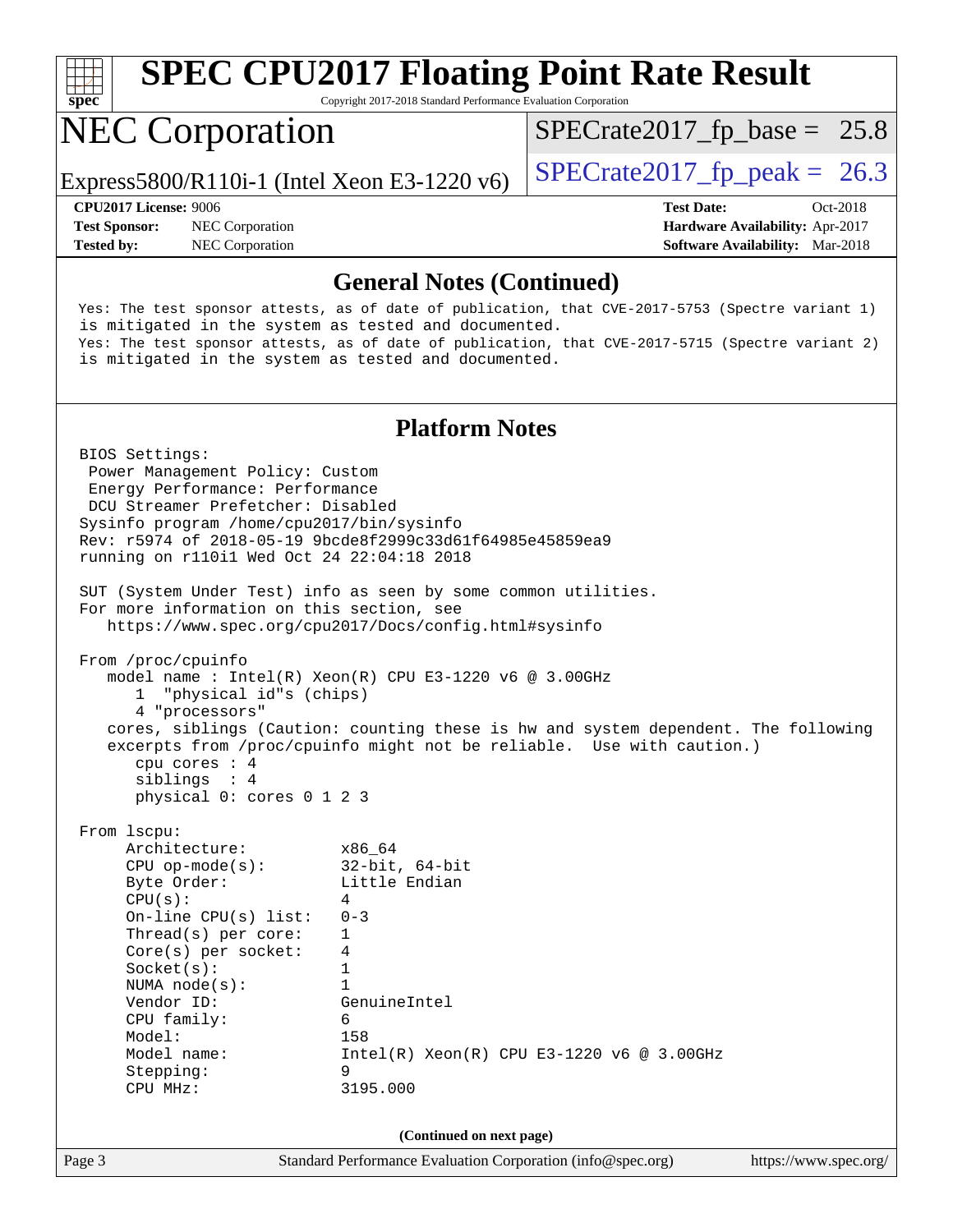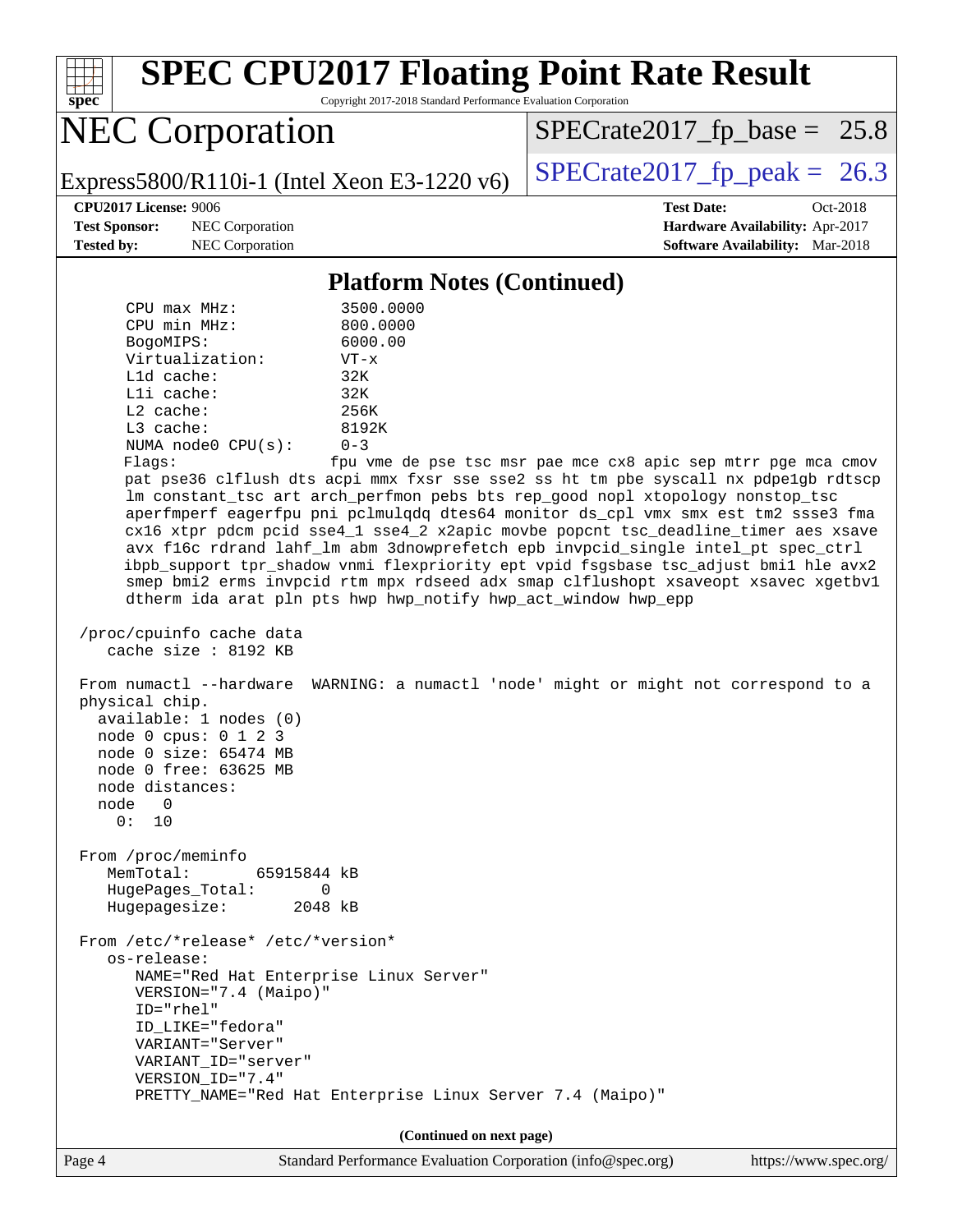| $\overline{\text{spec}^*}$                                                                                                                                                                                                                                                                                                                                                                          | <b>SPEC CPU2017 Floating Point Rate Result</b><br>Copyright 2017-2018 Standard Performance Evaluation Corporation                                                                                              |                                                                                                     |  |  |  |  |
|-----------------------------------------------------------------------------------------------------------------------------------------------------------------------------------------------------------------------------------------------------------------------------------------------------------------------------------------------------------------------------------------------------|----------------------------------------------------------------------------------------------------------------------------------------------------------------------------------------------------------------|-----------------------------------------------------------------------------------------------------|--|--|--|--|
|                                                                                                                                                                                                                                                                                                                                                                                                     | <b>NEC Corporation</b>                                                                                                                                                                                         | $SPECrate2017_fp\_base = 25.8$                                                                      |  |  |  |  |
|                                                                                                                                                                                                                                                                                                                                                                                                     | Express5800/R110i-1 (Intel Xeon E3-1220 v6)                                                                                                                                                                    | $SPECrate2017_fp\_peak = 26.3$                                                                      |  |  |  |  |
| <b>CPU2017 License: 9006</b><br><b>Test Sponsor:</b><br><b>Tested by:</b>                                                                                                                                                                                                                                                                                                                           | NEC Corporation<br>NEC Corporation                                                                                                                                                                             | <b>Test Date:</b><br>Oct-2018<br>Hardware Availability: Apr-2017<br>Software Availability: Mar-2018 |  |  |  |  |
|                                                                                                                                                                                                                                                                                                                                                                                                     | <b>Platform Notes (Continued)</b>                                                                                                                                                                              |                                                                                                     |  |  |  |  |
|                                                                                                                                                                                                                                                                                                                                                                                                     | redhat-release: Red Hat Enterprise Linux Server release 7.4 (Maipo)<br>system-release: Red Hat Enterprise Linux Server release 7.4 (Maipo)<br>system-release-cpe: cpe:/o:redhat:enterprise_linux:7.4:ga:server |                                                                                                     |  |  |  |  |
| uname $-a$ :<br>Linux r110i1 3.10.0-693.21.1.el7.x86_64 #1 SMP Fri Feb 23 18:54:16 UTC 2018 x86_64<br>x86_64 x86_64 GNU/Linux                                                                                                                                                                                                                                                                       |                                                                                                                                                                                                                |                                                                                                     |  |  |  |  |
|                                                                                                                                                                                                                                                                                                                                                                                                     | Kernel self-reported vulnerability status:                                                                                                                                                                     |                                                                                                     |  |  |  |  |
| CVE-2017-5754 (Meltdown):<br>Mitigation: PTI<br>CVE-2017-5753 (Spectre variant 1): Mitigation: Load fences<br>CVE-2017-5715 (Spectre variant 2): Mitigation: IBRS (kernel)                                                                                                                                                                                                                          |                                                                                                                                                                                                                |                                                                                                     |  |  |  |  |
| run-level 3 Oct 24 21:58                                                                                                                                                                                                                                                                                                                                                                            |                                                                                                                                                                                                                |                                                                                                     |  |  |  |  |
| SPEC is set to: /home/cpu2017<br>Filesystem<br>Type Size Used Avail Use% Mounted on<br>/dev/sda3<br>ext4 909G<br>89G<br>774G 11% /                                                                                                                                                                                                                                                                  |                                                                                                                                                                                                                |                                                                                                     |  |  |  |  |
| Additional information from dmidecode follows. WARNING: Use caution when you interpret<br>this section. The 'dmidecode' program reads system data which is "intended to allow<br>hardware to be accurately determined", but the intent may not be met, as there are<br>frequent changes to hardware, firmware, and the "DMTF SMBIOS" standard.<br>BIOS American Megatrends Inc. 5.0.3006 02/28/2018 |                                                                                                                                                                                                                |                                                                                                     |  |  |  |  |
| Memory:<br>4x Micron 18ASF2G72AZ-2G3B1 16 GB 2 rank 2400                                                                                                                                                                                                                                                                                                                                            |                                                                                                                                                                                                                |                                                                                                     |  |  |  |  |
| (End of data from sysinfo program)                                                                                                                                                                                                                                                                                                                                                                  |                                                                                                                                                                                                                |                                                                                                     |  |  |  |  |
| <b>Compiler Version Notes</b>                                                                                                                                                                                                                                                                                                                                                                       |                                                                                                                                                                                                                |                                                                                                     |  |  |  |  |
|                                                                                                                                                                                                                                                                                                                                                                                                     | $519.1bm_r(base)$ 538.imagick_r(base, peak) 544.nab_r(base, peak)                                                                                                                                              |                                                                                                     |  |  |  |  |
| icc (ICC) 18.0.2 20180210<br>Copyright (C) 1985-2018 Intel Corporation. All rights reserved.                                                                                                                                                                                                                                                                                                        |                                                                                                                                                                                                                |                                                                                                     |  |  |  |  |
| CC.                                                                                                                                                                                                                                                                                                                                                                                                 | $519.1bm_r(peak)$                                                                                                                                                                                              |                                                                                                     |  |  |  |  |
| icc (ICC) 18.0.2 20180210<br>Copyright (C) 1985-2018 Intel Corporation. All rights reserved.                                                                                                                                                                                                                                                                                                        |                                                                                                                                                                                                                |                                                                                                     |  |  |  |  |
|                                                                                                                                                                                                                                                                                                                                                                                                     |                                                                                                                                                                                                                |                                                                                                     |  |  |  |  |
|                                                                                                                                                                                                                                                                                                                                                                                                     | (Continued on next page)                                                                                                                                                                                       |                                                                                                     |  |  |  |  |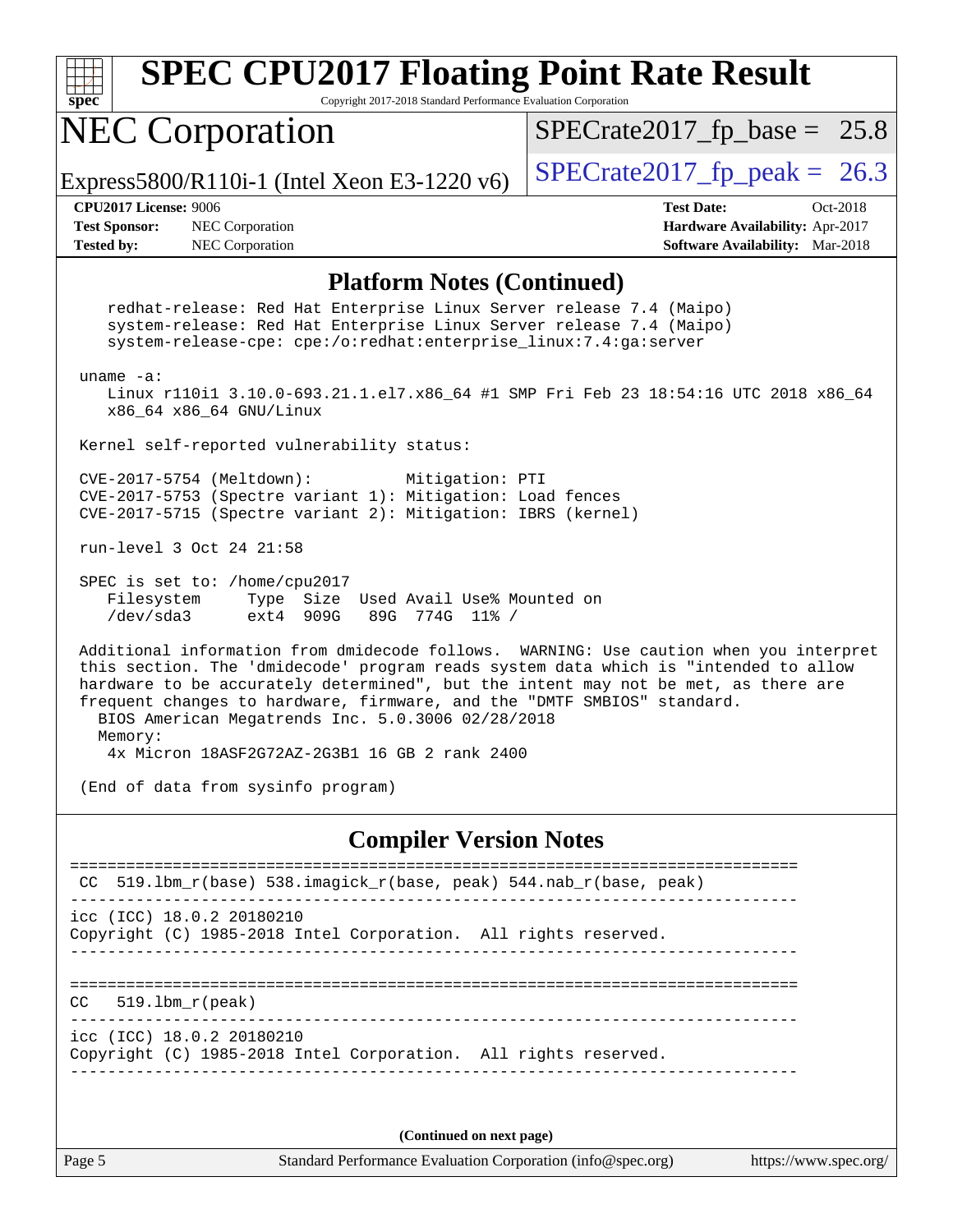| $_{\rm{spe}}$<br>Ľ |  |  |  |  |  |
|--------------------|--|--|--|--|--|

Copyright 2017-2018 Standard Performance Evaluation Corporation

# NEC Corporation

 $SPECrate2017_fp\_base = 25.8$ 

Express5800/R110i-1 (Intel Xeon E3-1220 v6) [SPECrate2017\\_fp\\_peak =](http://www.spec.org/auto/cpu2017/Docs/result-fields.html#SPECrate2017fppeak) 26.3

**[Tested by:](http://www.spec.org/auto/cpu2017/Docs/result-fields.html#Testedby)** NEC Corporation **[Software Availability:](http://www.spec.org/auto/cpu2017/Docs/result-fields.html#SoftwareAvailability)** Mar-2018

**[CPU2017 License:](http://www.spec.org/auto/cpu2017/Docs/result-fields.html#CPU2017License)** 9006 **[Test Date:](http://www.spec.org/auto/cpu2017/Docs/result-fields.html#TestDate)** Oct-2018 **[Test Sponsor:](http://www.spec.org/auto/cpu2017/Docs/result-fields.html#TestSponsor)** NEC Corporation **[Hardware Availability:](http://www.spec.org/auto/cpu2017/Docs/result-fields.html#HardwareAvailability)** Apr-2017

#### **[Compiler Version Notes \(Continued\)](http://www.spec.org/auto/cpu2017/Docs/result-fields.html#CompilerVersionNotes)**

| CXXC 508.namd_r(base) 510.parest_r(base, peak)                                                                                                                                                                                   |                      |  |  |  |
|----------------------------------------------------------------------------------------------------------------------------------------------------------------------------------------------------------------------------------|----------------------|--|--|--|
| icpc (ICC) 18.0.2 20180210<br>Copyright (C) 1985-2018 Intel Corporation. All rights reserved.<br>___________________________________                                                                                             |                      |  |  |  |
| $CXXC$ 508. namd $r$ (peak)                                                                                                                                                                                                      |                      |  |  |  |
| icpc (ICC) 18.0.2 20180210<br>Copyright (C) 1985-2018 Intel Corporation. All rights reserved.                                                                                                                                    |                      |  |  |  |
| CC 511.povray_r(base) 526.blender_r(base, peak)                                                                                                                                                                                  |                      |  |  |  |
| icpc (ICC) 18.0.2 20180210<br>Copyright (C) 1985-2018 Intel Corporation. All rights reserved.<br>icc (ICC) 18.0.2 20180210<br>Copyright (C) 1985-2018 Intel Corporation. All rights reserved.                                    |                      |  |  |  |
| $CC = 511. povray_r (peak)$                                                                                                                                                                                                      |                      |  |  |  |
| icpc (ICC) 18.0.2 20180210<br>Copyright (C) 1985-2018 Intel Corporation. All rights reserved.<br>icc (ICC) 18.0.2 20180210<br>Copyright (C) 1985-2018 Intel Corporation. All rights reserved.<br>_______________________________ |                      |  |  |  |
| FC 507.cactuBSSN_r(base, peak)                                                                                                                                                                                                   |                      |  |  |  |
| icpc (ICC) 18.0.2 20180210<br>Copyright (C) 1985-2018 Intel Corporation. All rights reserved.<br>icc (ICC) 18.0.2 20180210                                                                                                       |                      |  |  |  |
| Copyright (C) 1985-2018 Intel Corporation. All rights reserved.<br>ifort (IFORT) 18.0.2 20180210<br>Copyright (C) 1985-2018 Intel Corporation.                                                                                   | All rights reserved. |  |  |  |
| 503.bwaves_r(base, peak) 549.fotonik3d_r(base, peak) 554.roms_r(base)<br>FC                                                                                                                                                      |                      |  |  |  |
| ifort (IFORT) 18.0.2 20180210                                                                                                                                                                                                    |                      |  |  |  |
| (Continued on next page)<br>Standard Performance Evaluation Corporation (info@spec.org)<br>https://www.spec.org/<br>Page 6                                                                                                       |                      |  |  |  |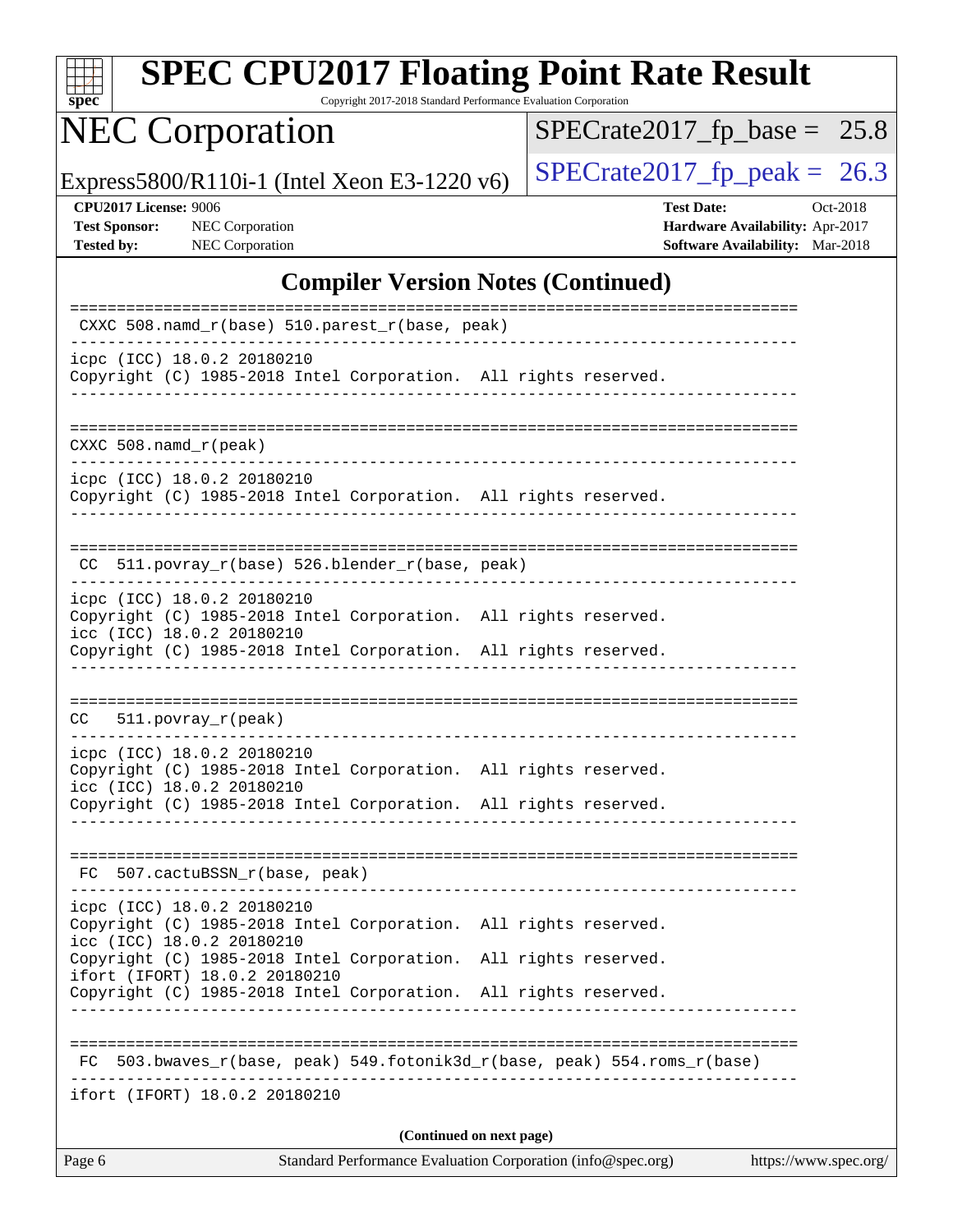| <b>SPEC CPU2017 Floating Point Rate Result</b><br>Copyright 2017-2018 Standard Performance Evaluation Corporation<br>$spec^*$ |                                                                                                            |
|-------------------------------------------------------------------------------------------------------------------------------|------------------------------------------------------------------------------------------------------------|
| <b>NEC Corporation</b>                                                                                                        | $SPECrate2017_fp\_base = 25.8$                                                                             |
| Express5800/R110i-1 (Intel Xeon E3-1220 v6)                                                                                   | $SPECrate2017fp peak =$<br>26.3                                                                            |
| <b>CPU2017 License: 9006</b><br><b>Test Sponsor:</b><br>NEC Corporation<br>NEC Corporation<br><b>Tested by:</b>               | <b>Test Date:</b><br>Oct-2018<br>Hardware Availability: Apr-2017<br><b>Software Availability:</b> Mar-2018 |
| <b>Compiler Version Notes (Continued)</b>                                                                                     |                                                                                                            |
| Copyright (C) 1985-2018 Intel Corporation. All rights reserved.                                                               |                                                                                                            |
| 554.roms r(peak)<br>FC.                                                                                                       |                                                                                                            |
| ifort (IFORT) 18.0.2 20180210<br>Copyright (C) 1985-2018 Intel Corporation. All rights reserved.                              |                                                                                                            |
| $CC$ 521.wrf_r(base) 527.cam4_r(base)                                                                                         |                                                                                                            |
| ifort (IFORT) 18.0.2 20180210<br>Copyright (C) 1985-2018 Intel Corporation. All rights reserved.<br>icc (ICC) 18.0.2 20180210 |                                                                                                            |
| Copyright (C) 1985-2018 Intel Corporation. All rights reserved.                                                               |                                                                                                            |
| $521.wrf_r(peak) 527.cam4_r(peak)$<br>CC                                                                                      |                                                                                                            |
| ifort (IFORT) 18.0.2 20180210<br>Copyright (C) 1985-2018 Intel Corporation. All rights reserved.<br>icc (ICC) 18.0.2 20180210 |                                                                                                            |
| Copyright (C) 1985-2018 Intel Corporation. All rights reserved.                                                               |                                                                                                            |
|                                                                                                                               |                                                                                                            |

### **[Base Compiler Invocation](http://www.spec.org/auto/cpu2017/Docs/result-fields.html#BaseCompilerInvocation)**

[C benchmarks](http://www.spec.org/auto/cpu2017/Docs/result-fields.html#Cbenchmarks): [icc -m64 -std=c11](http://www.spec.org/cpu2017/results/res2018q4/cpu2017-20181029-09322.flags.html#user_CCbase_intel_icc_64bit_c11_33ee0cdaae7deeeab2a9725423ba97205ce30f63b9926c2519791662299b76a0318f32ddfffdc46587804de3178b4f9328c46fa7c2b0cd779d7a61945c91cd35)

[C++ benchmarks:](http://www.spec.org/auto/cpu2017/Docs/result-fields.html#CXXbenchmarks) [icpc -m64](http://www.spec.org/cpu2017/results/res2018q4/cpu2017-20181029-09322.flags.html#user_CXXbase_intel_icpc_64bit_4ecb2543ae3f1412ef961e0650ca070fec7b7afdcd6ed48761b84423119d1bf6bdf5cad15b44d48e7256388bc77273b966e5eb805aefd121eb22e9299b2ec9d9)

[Fortran benchmarks](http://www.spec.org/auto/cpu2017/Docs/result-fields.html#Fortranbenchmarks): [ifort -m64](http://www.spec.org/cpu2017/results/res2018q4/cpu2017-20181029-09322.flags.html#user_FCbase_intel_ifort_64bit_24f2bb282fbaeffd6157abe4f878425411749daecae9a33200eee2bee2fe76f3b89351d69a8130dd5949958ce389cf37ff59a95e7a40d588e8d3a57e0c3fd751)

[Benchmarks using both Fortran and C](http://www.spec.org/auto/cpu2017/Docs/result-fields.html#BenchmarksusingbothFortranandC): [ifort -m64](http://www.spec.org/cpu2017/results/res2018q4/cpu2017-20181029-09322.flags.html#user_CC_FCbase_intel_ifort_64bit_24f2bb282fbaeffd6157abe4f878425411749daecae9a33200eee2bee2fe76f3b89351d69a8130dd5949958ce389cf37ff59a95e7a40d588e8d3a57e0c3fd751) [icc -m64 -std=c11](http://www.spec.org/cpu2017/results/res2018q4/cpu2017-20181029-09322.flags.html#user_CC_FCbase_intel_icc_64bit_c11_33ee0cdaae7deeeab2a9725423ba97205ce30f63b9926c2519791662299b76a0318f32ddfffdc46587804de3178b4f9328c46fa7c2b0cd779d7a61945c91cd35)

[Benchmarks using both C and C++](http://www.spec.org/auto/cpu2017/Docs/result-fields.html#BenchmarksusingbothCandCXX): [icpc -m64](http://www.spec.org/cpu2017/results/res2018q4/cpu2017-20181029-09322.flags.html#user_CC_CXXbase_intel_icpc_64bit_4ecb2543ae3f1412ef961e0650ca070fec7b7afdcd6ed48761b84423119d1bf6bdf5cad15b44d48e7256388bc77273b966e5eb805aefd121eb22e9299b2ec9d9) [icc -m64 -std=c11](http://www.spec.org/cpu2017/results/res2018q4/cpu2017-20181029-09322.flags.html#user_CC_CXXbase_intel_icc_64bit_c11_33ee0cdaae7deeeab2a9725423ba97205ce30f63b9926c2519791662299b76a0318f32ddfffdc46587804de3178b4f9328c46fa7c2b0cd779d7a61945c91cd35)

**(Continued on next page)**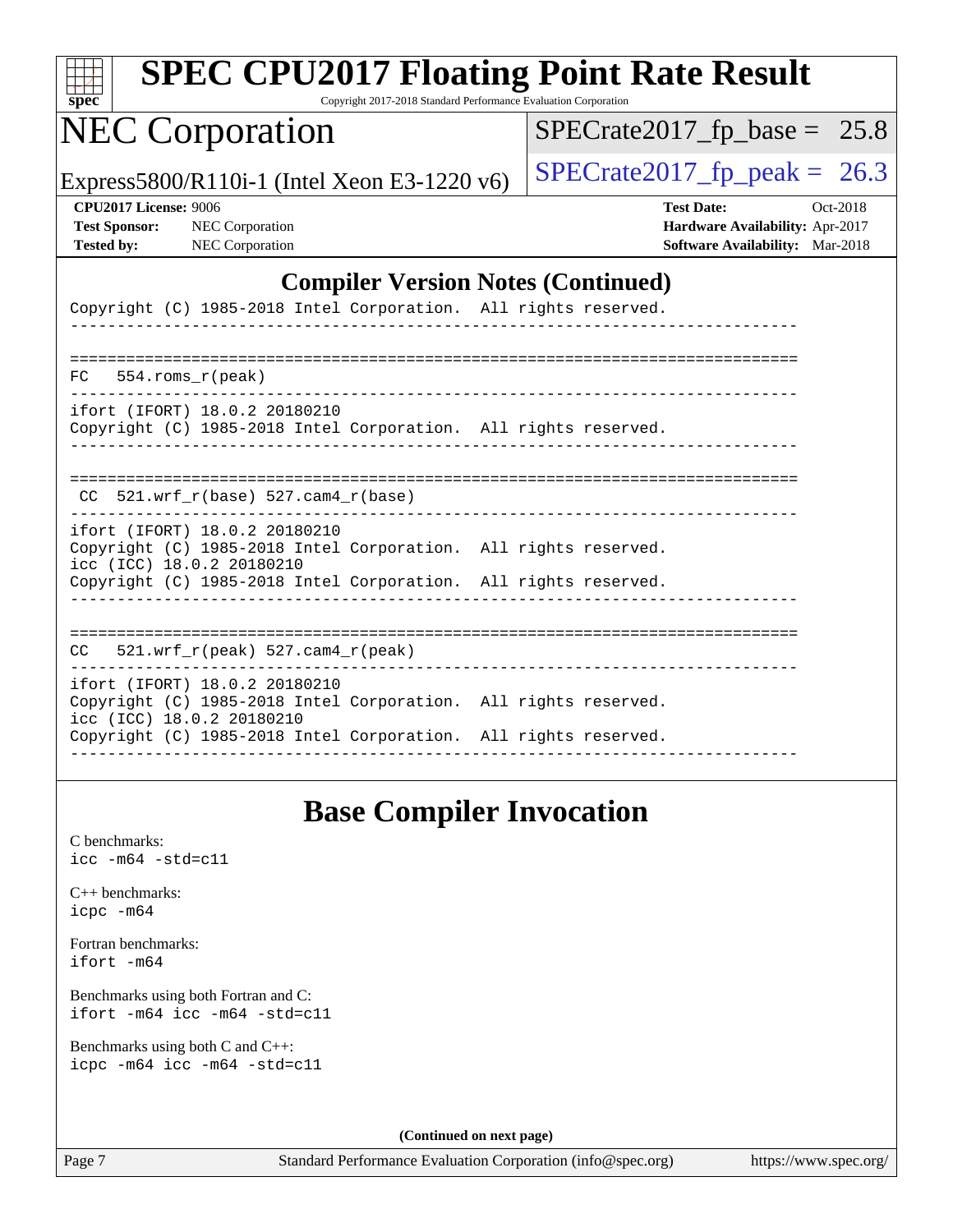

Copyright 2017-2018 Standard Performance Evaluation Corporation

### NEC Corporation

 $SPECTate2017_fp\_base = 25.8$ 

Express5800/R110i-1 (Intel Xeon E3-1220 v6) [SPECrate2017\\_fp\\_peak =](http://www.spec.org/auto/cpu2017/Docs/result-fields.html#SPECrate2017fppeak) 26.3

**[Test Sponsor:](http://www.spec.org/auto/cpu2017/Docs/result-fields.html#TestSponsor)** NEC Corporation **[Hardware Availability:](http://www.spec.org/auto/cpu2017/Docs/result-fields.html#HardwareAvailability)** Apr-2017 **[Tested by:](http://www.spec.org/auto/cpu2017/Docs/result-fields.html#Testedby)** NEC Corporation **[Software Availability:](http://www.spec.org/auto/cpu2017/Docs/result-fields.html#SoftwareAvailability)** Mar-2018

**[CPU2017 License:](http://www.spec.org/auto/cpu2017/Docs/result-fields.html#CPU2017License)** 9006 **[Test Date:](http://www.spec.org/auto/cpu2017/Docs/result-fields.html#TestDate)** Oct-2018

### **[Base Compiler Invocation \(Continued\)](http://www.spec.org/auto/cpu2017/Docs/result-fields.html#BaseCompilerInvocation)**

[Benchmarks using Fortran, C, and C++:](http://www.spec.org/auto/cpu2017/Docs/result-fields.html#BenchmarksusingFortranCandCXX) [icpc -m64](http://www.spec.org/cpu2017/results/res2018q4/cpu2017-20181029-09322.flags.html#user_CC_CXX_FCbase_intel_icpc_64bit_4ecb2543ae3f1412ef961e0650ca070fec7b7afdcd6ed48761b84423119d1bf6bdf5cad15b44d48e7256388bc77273b966e5eb805aefd121eb22e9299b2ec9d9) [icc -m64 -std=c11](http://www.spec.org/cpu2017/results/res2018q4/cpu2017-20181029-09322.flags.html#user_CC_CXX_FCbase_intel_icc_64bit_c11_33ee0cdaae7deeeab2a9725423ba97205ce30f63b9926c2519791662299b76a0318f32ddfffdc46587804de3178b4f9328c46fa7c2b0cd779d7a61945c91cd35) [ifort -m64](http://www.spec.org/cpu2017/results/res2018q4/cpu2017-20181029-09322.flags.html#user_CC_CXX_FCbase_intel_ifort_64bit_24f2bb282fbaeffd6157abe4f878425411749daecae9a33200eee2bee2fe76f3b89351d69a8130dd5949958ce389cf37ff59a95e7a40d588e8d3a57e0c3fd751)

### **[Base Portability Flags](http://www.spec.org/auto/cpu2017/Docs/result-fields.html#BasePortabilityFlags)**

 503.bwaves\_r: [-DSPEC\\_LP64](http://www.spec.org/cpu2017/results/res2018q4/cpu2017-20181029-09322.flags.html#suite_basePORTABILITY503_bwaves_r_DSPEC_LP64) 507.cactuBSSN\_r: [-DSPEC\\_LP64](http://www.spec.org/cpu2017/results/res2018q4/cpu2017-20181029-09322.flags.html#suite_basePORTABILITY507_cactuBSSN_r_DSPEC_LP64) 508.namd\_r: [-DSPEC\\_LP64](http://www.spec.org/cpu2017/results/res2018q4/cpu2017-20181029-09322.flags.html#suite_basePORTABILITY508_namd_r_DSPEC_LP64) 510.parest\_r: [-DSPEC\\_LP64](http://www.spec.org/cpu2017/results/res2018q4/cpu2017-20181029-09322.flags.html#suite_basePORTABILITY510_parest_r_DSPEC_LP64) 511.povray\_r: [-DSPEC\\_LP64](http://www.spec.org/cpu2017/results/res2018q4/cpu2017-20181029-09322.flags.html#suite_basePORTABILITY511_povray_r_DSPEC_LP64) 519.lbm\_r: [-DSPEC\\_LP64](http://www.spec.org/cpu2017/results/res2018q4/cpu2017-20181029-09322.flags.html#suite_basePORTABILITY519_lbm_r_DSPEC_LP64) 521.wrf\_r: [-DSPEC\\_LP64](http://www.spec.org/cpu2017/results/res2018q4/cpu2017-20181029-09322.flags.html#suite_basePORTABILITY521_wrf_r_DSPEC_LP64) [-DSPEC\\_CASE\\_FLAG](http://www.spec.org/cpu2017/results/res2018q4/cpu2017-20181029-09322.flags.html#b521.wrf_r_baseCPORTABILITY_DSPEC_CASE_FLAG) [-convert big\\_endian](http://www.spec.org/cpu2017/results/res2018q4/cpu2017-20181029-09322.flags.html#user_baseFPORTABILITY521_wrf_r_convert_big_endian_c3194028bc08c63ac5d04de18c48ce6d347e4e562e8892b8bdbdc0214820426deb8554edfa529a3fb25a586e65a3d812c835984020483e7e73212c4d31a38223) 526.blender\_r: [-DSPEC\\_LP64](http://www.spec.org/cpu2017/results/res2018q4/cpu2017-20181029-09322.flags.html#suite_basePORTABILITY526_blender_r_DSPEC_LP64) [-DSPEC\\_LINUX](http://www.spec.org/cpu2017/results/res2018q4/cpu2017-20181029-09322.flags.html#b526.blender_r_baseCPORTABILITY_DSPEC_LINUX) [-funsigned-char](http://www.spec.org/cpu2017/results/res2018q4/cpu2017-20181029-09322.flags.html#user_baseCPORTABILITY526_blender_r_force_uchar_40c60f00ab013830e2dd6774aeded3ff59883ba5a1fc5fc14077f794d777847726e2a5858cbc7672e36e1b067e7e5c1d9a74f7176df07886a243d7cc18edfe67) 527.cam4\_r: [-DSPEC\\_LP64](http://www.spec.org/cpu2017/results/res2018q4/cpu2017-20181029-09322.flags.html#suite_basePORTABILITY527_cam4_r_DSPEC_LP64) [-DSPEC\\_CASE\\_FLAG](http://www.spec.org/cpu2017/results/res2018q4/cpu2017-20181029-09322.flags.html#b527.cam4_r_baseCPORTABILITY_DSPEC_CASE_FLAG) 538.imagick\_r: [-DSPEC\\_LP64](http://www.spec.org/cpu2017/results/res2018q4/cpu2017-20181029-09322.flags.html#suite_basePORTABILITY538_imagick_r_DSPEC_LP64) 544.nab\_r: [-DSPEC\\_LP64](http://www.spec.org/cpu2017/results/res2018q4/cpu2017-20181029-09322.flags.html#suite_basePORTABILITY544_nab_r_DSPEC_LP64) 549.fotonik3d\_r: [-DSPEC\\_LP64](http://www.spec.org/cpu2017/results/res2018q4/cpu2017-20181029-09322.flags.html#suite_basePORTABILITY549_fotonik3d_r_DSPEC_LP64) 554.roms\_r: [-DSPEC\\_LP64](http://www.spec.org/cpu2017/results/res2018q4/cpu2017-20181029-09322.flags.html#suite_basePORTABILITY554_roms_r_DSPEC_LP64)

### **[Base Optimization Flags](http://www.spec.org/auto/cpu2017/Docs/result-fields.html#BaseOptimizationFlags)**

[C benchmarks](http://www.spec.org/auto/cpu2017/Docs/result-fields.html#Cbenchmarks): [-xCORE-AVX2](http://www.spec.org/cpu2017/results/res2018q4/cpu2017-20181029-09322.flags.html#user_CCbase_f-xCORE-AVX2) [-ipo](http://www.spec.org/cpu2017/results/res2018q4/cpu2017-20181029-09322.flags.html#user_CCbase_f-ipo) [-O3](http://www.spec.org/cpu2017/results/res2018q4/cpu2017-20181029-09322.flags.html#user_CCbase_f-O3) [-no-prec-div](http://www.spec.org/cpu2017/results/res2018q4/cpu2017-20181029-09322.flags.html#user_CCbase_f-no-prec-div) [-qopt-prefetch](http://www.spec.org/cpu2017/results/res2018q4/cpu2017-20181029-09322.flags.html#user_CCbase_f-qopt-prefetch) [-ffinite-math-only](http://www.spec.org/cpu2017/results/res2018q4/cpu2017-20181029-09322.flags.html#user_CCbase_f_finite_math_only_cb91587bd2077682c4b38af759c288ed7c732db004271a9512da14a4f8007909a5f1427ecbf1a0fb78ff2a814402c6114ac565ca162485bbcae155b5e4258871) [-qopt-mem-layout-trans=3](http://www.spec.org/cpu2017/results/res2018q4/cpu2017-20181029-09322.flags.html#user_CCbase_f-qopt-mem-layout-trans_de80db37974c74b1f0e20d883f0b675c88c3b01e9d123adea9b28688d64333345fb62bc4a798493513fdb68f60282f9a726aa07f478b2f7113531aecce732043) [C++ benchmarks:](http://www.spec.org/auto/cpu2017/Docs/result-fields.html#CXXbenchmarks) [-xCORE-AVX2](http://www.spec.org/cpu2017/results/res2018q4/cpu2017-20181029-09322.flags.html#user_CXXbase_f-xCORE-AVX2) [-ipo](http://www.spec.org/cpu2017/results/res2018q4/cpu2017-20181029-09322.flags.html#user_CXXbase_f-ipo) [-O3](http://www.spec.org/cpu2017/results/res2018q4/cpu2017-20181029-09322.flags.html#user_CXXbase_f-O3) [-no-prec-div](http://www.spec.org/cpu2017/results/res2018q4/cpu2017-20181029-09322.flags.html#user_CXXbase_f-no-prec-div) [-qopt-prefetch](http://www.spec.org/cpu2017/results/res2018q4/cpu2017-20181029-09322.flags.html#user_CXXbase_f-qopt-prefetch) [-ffinite-math-only](http://www.spec.org/cpu2017/results/res2018q4/cpu2017-20181029-09322.flags.html#user_CXXbase_f_finite_math_only_cb91587bd2077682c4b38af759c288ed7c732db004271a9512da14a4f8007909a5f1427ecbf1a0fb78ff2a814402c6114ac565ca162485bbcae155b5e4258871) [-qopt-mem-layout-trans=3](http://www.spec.org/cpu2017/results/res2018q4/cpu2017-20181029-09322.flags.html#user_CXXbase_f-qopt-mem-layout-trans_de80db37974c74b1f0e20d883f0b675c88c3b01e9d123adea9b28688d64333345fb62bc4a798493513fdb68f60282f9a726aa07f478b2f7113531aecce732043) [Fortran benchmarks](http://www.spec.org/auto/cpu2017/Docs/result-fields.html#Fortranbenchmarks): [-xCORE-AVX2](http://www.spec.org/cpu2017/results/res2018q4/cpu2017-20181029-09322.flags.html#user_FCbase_f-xCORE-AVX2) [-ipo](http://www.spec.org/cpu2017/results/res2018q4/cpu2017-20181029-09322.flags.html#user_FCbase_f-ipo) [-O3](http://www.spec.org/cpu2017/results/res2018q4/cpu2017-20181029-09322.flags.html#user_FCbase_f-O3) [-no-prec-div](http://www.spec.org/cpu2017/results/res2018q4/cpu2017-20181029-09322.flags.html#user_FCbase_f-no-prec-div) [-qopt-prefetch](http://www.spec.org/cpu2017/results/res2018q4/cpu2017-20181029-09322.flags.html#user_FCbase_f-qopt-prefetch) [-ffinite-math-only](http://www.spec.org/cpu2017/results/res2018q4/cpu2017-20181029-09322.flags.html#user_FCbase_f_finite_math_only_cb91587bd2077682c4b38af759c288ed7c732db004271a9512da14a4f8007909a5f1427ecbf1a0fb78ff2a814402c6114ac565ca162485bbcae155b5e4258871) [-qopt-mem-layout-trans=3](http://www.spec.org/cpu2017/results/res2018q4/cpu2017-20181029-09322.flags.html#user_FCbase_f-qopt-mem-layout-trans_de80db37974c74b1f0e20d883f0b675c88c3b01e9d123adea9b28688d64333345fb62bc4a798493513fdb68f60282f9a726aa07f478b2f7113531aecce732043) [-auto](http://www.spec.org/cpu2017/results/res2018q4/cpu2017-20181029-09322.flags.html#user_FCbase_f-auto) [-nostandard-realloc-lhs](http://www.spec.org/cpu2017/results/res2018q4/cpu2017-20181029-09322.flags.html#user_FCbase_f_2003_std_realloc_82b4557e90729c0f113870c07e44d33d6f5a304b4f63d4c15d2d0f1fab99f5daaed73bdb9275d9ae411527f28b936061aa8b9c8f2d63842963b95c9dd6426b8a) [Benchmarks using both Fortran and C](http://www.spec.org/auto/cpu2017/Docs/result-fields.html#BenchmarksusingbothFortranandC): [-xCORE-AVX2](http://www.spec.org/cpu2017/results/res2018q4/cpu2017-20181029-09322.flags.html#user_CC_FCbase_f-xCORE-AVX2) [-ipo](http://www.spec.org/cpu2017/results/res2018q4/cpu2017-20181029-09322.flags.html#user_CC_FCbase_f-ipo) [-O3](http://www.spec.org/cpu2017/results/res2018q4/cpu2017-20181029-09322.flags.html#user_CC_FCbase_f-O3) [-no-prec-div](http://www.spec.org/cpu2017/results/res2018q4/cpu2017-20181029-09322.flags.html#user_CC_FCbase_f-no-prec-div) [-qopt-prefetch](http://www.spec.org/cpu2017/results/res2018q4/cpu2017-20181029-09322.flags.html#user_CC_FCbase_f-qopt-prefetch) [-ffinite-math-only](http://www.spec.org/cpu2017/results/res2018q4/cpu2017-20181029-09322.flags.html#user_CC_FCbase_f_finite_math_only_cb91587bd2077682c4b38af759c288ed7c732db004271a9512da14a4f8007909a5f1427ecbf1a0fb78ff2a814402c6114ac565ca162485bbcae155b5e4258871) [-qopt-mem-layout-trans=3](http://www.spec.org/cpu2017/results/res2018q4/cpu2017-20181029-09322.flags.html#user_CC_FCbase_f-qopt-mem-layout-trans_de80db37974c74b1f0e20d883f0b675c88c3b01e9d123adea9b28688d64333345fb62bc4a798493513fdb68f60282f9a726aa07f478b2f7113531aecce732043) [-auto](http://www.spec.org/cpu2017/results/res2018q4/cpu2017-20181029-09322.flags.html#user_CC_FCbase_f-auto) [-nostandard-realloc-lhs](http://www.spec.org/cpu2017/results/res2018q4/cpu2017-20181029-09322.flags.html#user_CC_FCbase_f_2003_std_realloc_82b4557e90729c0f113870c07e44d33d6f5a304b4f63d4c15d2d0f1fab99f5daaed73bdb9275d9ae411527f28b936061aa8b9c8f2d63842963b95c9dd6426b8a) [Benchmarks using both C and C++](http://www.spec.org/auto/cpu2017/Docs/result-fields.html#BenchmarksusingbothCandCXX): [-xCORE-AVX2](http://www.spec.org/cpu2017/results/res2018q4/cpu2017-20181029-09322.flags.html#user_CC_CXXbase_f-xCORE-AVX2) [-ipo](http://www.spec.org/cpu2017/results/res2018q4/cpu2017-20181029-09322.flags.html#user_CC_CXXbase_f-ipo) [-O3](http://www.spec.org/cpu2017/results/res2018q4/cpu2017-20181029-09322.flags.html#user_CC_CXXbase_f-O3) [-no-prec-div](http://www.spec.org/cpu2017/results/res2018q4/cpu2017-20181029-09322.flags.html#user_CC_CXXbase_f-no-prec-div) [-qopt-prefetch](http://www.spec.org/cpu2017/results/res2018q4/cpu2017-20181029-09322.flags.html#user_CC_CXXbase_f-qopt-prefetch) [-ffinite-math-only](http://www.spec.org/cpu2017/results/res2018q4/cpu2017-20181029-09322.flags.html#user_CC_CXXbase_f_finite_math_only_cb91587bd2077682c4b38af759c288ed7c732db004271a9512da14a4f8007909a5f1427ecbf1a0fb78ff2a814402c6114ac565ca162485bbcae155b5e4258871) [-qopt-mem-layout-trans=3](http://www.spec.org/cpu2017/results/res2018q4/cpu2017-20181029-09322.flags.html#user_CC_CXXbase_f-qopt-mem-layout-trans_de80db37974c74b1f0e20d883f0b675c88c3b01e9d123adea9b28688d64333345fb62bc4a798493513fdb68f60282f9a726aa07f478b2f7113531aecce732043)

**(Continued on next page)**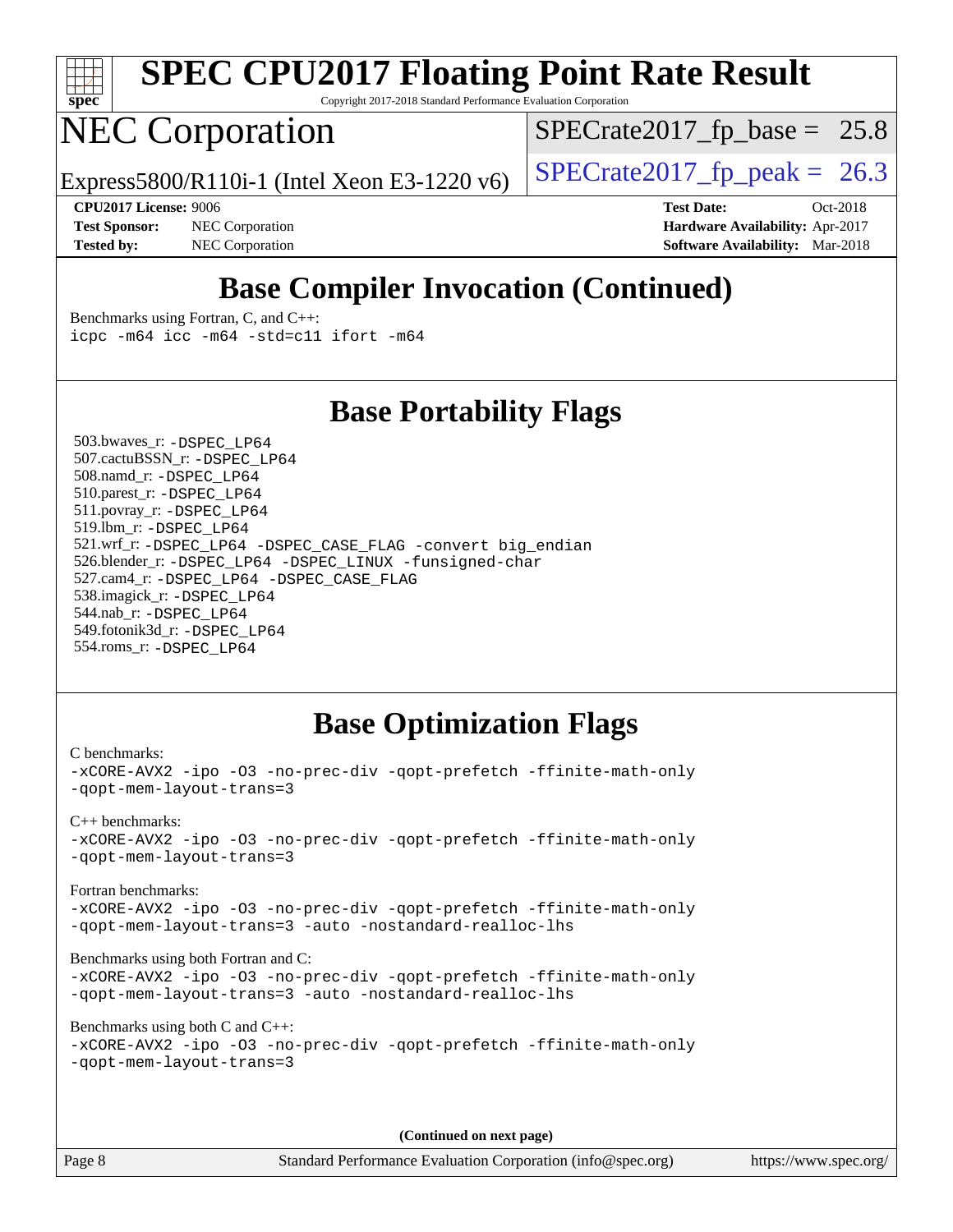

Copyright 2017-2018 Standard Performance Evaluation Corporation

## NEC Corporation

 $SPECTate2017_fp\_base = 25.8$ 

Express5800/R110i-1 (Intel Xeon E3-1220 v6) [SPECrate2017\\_fp\\_peak =](http://www.spec.org/auto/cpu2017/Docs/result-fields.html#SPECrate2017fppeak) 26.3

**[Test Sponsor:](http://www.spec.org/auto/cpu2017/Docs/result-fields.html#TestSponsor)** NEC Corporation **[Hardware Availability:](http://www.spec.org/auto/cpu2017/Docs/result-fields.html#HardwareAvailability)** Apr-2017 **[Tested by:](http://www.spec.org/auto/cpu2017/Docs/result-fields.html#Testedby)** NEC Corporation **[Software Availability:](http://www.spec.org/auto/cpu2017/Docs/result-fields.html#SoftwareAvailability)** Mar-2018

**[CPU2017 License:](http://www.spec.org/auto/cpu2017/Docs/result-fields.html#CPU2017License)** 9006 **[Test Date:](http://www.spec.org/auto/cpu2017/Docs/result-fields.html#TestDate)** Oct-2018

### **[Base Optimization Flags \(Continued\)](http://www.spec.org/auto/cpu2017/Docs/result-fields.html#BaseOptimizationFlags)**

[Benchmarks using Fortran, C, and C++:](http://www.spec.org/auto/cpu2017/Docs/result-fields.html#BenchmarksusingFortranCandCXX)

[-xCORE-AVX2](http://www.spec.org/cpu2017/results/res2018q4/cpu2017-20181029-09322.flags.html#user_CC_CXX_FCbase_f-xCORE-AVX2) [-ipo](http://www.spec.org/cpu2017/results/res2018q4/cpu2017-20181029-09322.flags.html#user_CC_CXX_FCbase_f-ipo) [-O3](http://www.spec.org/cpu2017/results/res2018q4/cpu2017-20181029-09322.flags.html#user_CC_CXX_FCbase_f-O3) [-no-prec-div](http://www.spec.org/cpu2017/results/res2018q4/cpu2017-20181029-09322.flags.html#user_CC_CXX_FCbase_f-no-prec-div) [-qopt-prefetch](http://www.spec.org/cpu2017/results/res2018q4/cpu2017-20181029-09322.flags.html#user_CC_CXX_FCbase_f-qopt-prefetch) [-ffinite-math-only](http://www.spec.org/cpu2017/results/res2018q4/cpu2017-20181029-09322.flags.html#user_CC_CXX_FCbase_f_finite_math_only_cb91587bd2077682c4b38af759c288ed7c732db004271a9512da14a4f8007909a5f1427ecbf1a0fb78ff2a814402c6114ac565ca162485bbcae155b5e4258871) [-qopt-mem-layout-trans=3](http://www.spec.org/cpu2017/results/res2018q4/cpu2017-20181029-09322.flags.html#user_CC_CXX_FCbase_f-qopt-mem-layout-trans_de80db37974c74b1f0e20d883f0b675c88c3b01e9d123adea9b28688d64333345fb62bc4a798493513fdb68f60282f9a726aa07f478b2f7113531aecce732043) [-auto](http://www.spec.org/cpu2017/results/res2018q4/cpu2017-20181029-09322.flags.html#user_CC_CXX_FCbase_f-auto) [-nostandard-realloc-lhs](http://www.spec.org/cpu2017/results/res2018q4/cpu2017-20181029-09322.flags.html#user_CC_CXX_FCbase_f_2003_std_realloc_82b4557e90729c0f113870c07e44d33d6f5a304b4f63d4c15d2d0f1fab99f5daaed73bdb9275d9ae411527f28b936061aa8b9c8f2d63842963b95c9dd6426b8a)

### **[Peak Compiler Invocation](http://www.spec.org/auto/cpu2017/Docs/result-fields.html#PeakCompilerInvocation)**

[C benchmarks](http://www.spec.org/auto/cpu2017/Docs/result-fields.html#Cbenchmarks): [icc -m64 -std=c11](http://www.spec.org/cpu2017/results/res2018q4/cpu2017-20181029-09322.flags.html#user_CCpeak_intel_icc_64bit_c11_33ee0cdaae7deeeab2a9725423ba97205ce30f63b9926c2519791662299b76a0318f32ddfffdc46587804de3178b4f9328c46fa7c2b0cd779d7a61945c91cd35)

[C++ benchmarks:](http://www.spec.org/auto/cpu2017/Docs/result-fields.html#CXXbenchmarks) [icpc -m64](http://www.spec.org/cpu2017/results/res2018q4/cpu2017-20181029-09322.flags.html#user_CXXpeak_intel_icpc_64bit_4ecb2543ae3f1412ef961e0650ca070fec7b7afdcd6ed48761b84423119d1bf6bdf5cad15b44d48e7256388bc77273b966e5eb805aefd121eb22e9299b2ec9d9)

[Fortran benchmarks](http://www.spec.org/auto/cpu2017/Docs/result-fields.html#Fortranbenchmarks): [ifort -m64](http://www.spec.org/cpu2017/results/res2018q4/cpu2017-20181029-09322.flags.html#user_FCpeak_intel_ifort_64bit_24f2bb282fbaeffd6157abe4f878425411749daecae9a33200eee2bee2fe76f3b89351d69a8130dd5949958ce389cf37ff59a95e7a40d588e8d3a57e0c3fd751)

[Benchmarks using both Fortran and C](http://www.spec.org/auto/cpu2017/Docs/result-fields.html#BenchmarksusingbothFortranandC): [ifort -m64](http://www.spec.org/cpu2017/results/res2018q4/cpu2017-20181029-09322.flags.html#user_CC_FCpeak_intel_ifort_64bit_24f2bb282fbaeffd6157abe4f878425411749daecae9a33200eee2bee2fe76f3b89351d69a8130dd5949958ce389cf37ff59a95e7a40d588e8d3a57e0c3fd751) [icc -m64 -std=c11](http://www.spec.org/cpu2017/results/res2018q4/cpu2017-20181029-09322.flags.html#user_CC_FCpeak_intel_icc_64bit_c11_33ee0cdaae7deeeab2a9725423ba97205ce30f63b9926c2519791662299b76a0318f32ddfffdc46587804de3178b4f9328c46fa7c2b0cd779d7a61945c91cd35)

[Benchmarks using both C and C++](http://www.spec.org/auto/cpu2017/Docs/result-fields.html#BenchmarksusingbothCandCXX): [icpc -m64](http://www.spec.org/cpu2017/results/res2018q4/cpu2017-20181029-09322.flags.html#user_CC_CXXpeak_intel_icpc_64bit_4ecb2543ae3f1412ef961e0650ca070fec7b7afdcd6ed48761b84423119d1bf6bdf5cad15b44d48e7256388bc77273b966e5eb805aefd121eb22e9299b2ec9d9) [icc -m64 -std=c11](http://www.spec.org/cpu2017/results/res2018q4/cpu2017-20181029-09322.flags.html#user_CC_CXXpeak_intel_icc_64bit_c11_33ee0cdaae7deeeab2a9725423ba97205ce30f63b9926c2519791662299b76a0318f32ddfffdc46587804de3178b4f9328c46fa7c2b0cd779d7a61945c91cd35)

[Benchmarks using Fortran, C, and C++:](http://www.spec.org/auto/cpu2017/Docs/result-fields.html#BenchmarksusingFortranCandCXX) [icpc -m64](http://www.spec.org/cpu2017/results/res2018q4/cpu2017-20181029-09322.flags.html#user_CC_CXX_FCpeak_intel_icpc_64bit_4ecb2543ae3f1412ef961e0650ca070fec7b7afdcd6ed48761b84423119d1bf6bdf5cad15b44d48e7256388bc77273b966e5eb805aefd121eb22e9299b2ec9d9) [icc -m64 -std=c11](http://www.spec.org/cpu2017/results/res2018q4/cpu2017-20181029-09322.flags.html#user_CC_CXX_FCpeak_intel_icc_64bit_c11_33ee0cdaae7deeeab2a9725423ba97205ce30f63b9926c2519791662299b76a0318f32ddfffdc46587804de3178b4f9328c46fa7c2b0cd779d7a61945c91cd35) [ifort -m64](http://www.spec.org/cpu2017/results/res2018q4/cpu2017-20181029-09322.flags.html#user_CC_CXX_FCpeak_intel_ifort_64bit_24f2bb282fbaeffd6157abe4f878425411749daecae9a33200eee2bee2fe76f3b89351d69a8130dd5949958ce389cf37ff59a95e7a40d588e8d3a57e0c3fd751)

### **[Peak Portability Flags](http://www.spec.org/auto/cpu2017/Docs/result-fields.html#PeakPortabilityFlags)**

Same as Base Portability Flags

### **[Peak Optimization Flags](http://www.spec.org/auto/cpu2017/Docs/result-fields.html#PeakOptimizationFlags)**

[C benchmarks](http://www.spec.org/auto/cpu2017/Docs/result-fields.html#Cbenchmarks):

 519.lbm\_r: [-prof-gen](http://www.spec.org/cpu2017/results/res2018q4/cpu2017-20181029-09322.flags.html#user_peakPASS1_CFLAGSPASS1_LDFLAGS519_lbm_r_prof_gen_5aa4926d6013ddb2a31985c654b3eb18169fc0c6952a63635c234f711e6e63dd76e94ad52365559451ec499a2cdb89e4dc58ba4c67ef54ca681ffbe1461d6b36)(pass 1) [-prof-use](http://www.spec.org/cpu2017/results/res2018q4/cpu2017-20181029-09322.flags.html#user_peakPASS2_CFLAGSPASS2_LDFLAGS519_lbm_r_prof_use_1a21ceae95f36a2b53c25747139a6c16ca95bd9def2a207b4f0849963b97e94f5260e30a0c64f4bb623698870e679ca08317ef8150905d41bd88c6f78df73f19)(pass 2) [-ipo](http://www.spec.org/cpu2017/results/res2018q4/cpu2017-20181029-09322.flags.html#user_peakPASS1_COPTIMIZEPASS2_COPTIMIZE519_lbm_r_f-ipo) [-xCORE-AVX2](http://www.spec.org/cpu2017/results/res2018q4/cpu2017-20181029-09322.flags.html#user_peakPASS2_COPTIMIZE519_lbm_r_f-xCORE-AVX2) [-O3](http://www.spec.org/cpu2017/results/res2018q4/cpu2017-20181029-09322.flags.html#user_peakPASS1_COPTIMIZEPASS2_COPTIMIZE519_lbm_r_f-O3) [-no-prec-div](http://www.spec.org/cpu2017/results/res2018q4/cpu2017-20181029-09322.flags.html#user_peakPASS1_COPTIMIZEPASS2_COPTIMIZE519_lbm_r_f-no-prec-div) [-qopt-prefetch](http://www.spec.org/cpu2017/results/res2018q4/cpu2017-20181029-09322.flags.html#user_peakPASS1_COPTIMIZEPASS2_COPTIMIZE519_lbm_r_f-qopt-prefetch) [-ffinite-math-only](http://www.spec.org/cpu2017/results/res2018q4/cpu2017-20181029-09322.flags.html#user_peakPASS1_COPTIMIZEPASS2_COPTIMIZE519_lbm_r_f_finite_math_only_cb91587bd2077682c4b38af759c288ed7c732db004271a9512da14a4f8007909a5f1427ecbf1a0fb78ff2a814402c6114ac565ca162485bbcae155b5e4258871) [-qopt-mem-layout-trans=3](http://www.spec.org/cpu2017/results/res2018q4/cpu2017-20181029-09322.flags.html#user_peakPASS1_COPTIMIZEPASS2_COPTIMIZE519_lbm_r_f-qopt-mem-layout-trans_de80db37974c74b1f0e20d883f0b675c88c3b01e9d123adea9b28688d64333345fb62bc4a798493513fdb68f60282f9a726aa07f478b2f7113531aecce732043)

538.imagick\_r: basepeak = yes

 544.nab\_r: [-xCORE-AVX2](http://www.spec.org/cpu2017/results/res2018q4/cpu2017-20181029-09322.flags.html#user_peakCOPTIMIZE544_nab_r_f-xCORE-AVX2) [-ipo](http://www.spec.org/cpu2017/results/res2018q4/cpu2017-20181029-09322.flags.html#user_peakCOPTIMIZE544_nab_r_f-ipo) [-O3](http://www.spec.org/cpu2017/results/res2018q4/cpu2017-20181029-09322.flags.html#user_peakCOPTIMIZE544_nab_r_f-O3) [-no-prec-div](http://www.spec.org/cpu2017/results/res2018q4/cpu2017-20181029-09322.flags.html#user_peakCOPTIMIZE544_nab_r_f-no-prec-div) [-qopt-prefetch](http://www.spec.org/cpu2017/results/res2018q4/cpu2017-20181029-09322.flags.html#user_peakCOPTIMIZE544_nab_r_f-qopt-prefetch) [-ffinite-math-only](http://www.spec.org/cpu2017/results/res2018q4/cpu2017-20181029-09322.flags.html#user_peakCOPTIMIZE544_nab_r_f_finite_math_only_cb91587bd2077682c4b38af759c288ed7c732db004271a9512da14a4f8007909a5f1427ecbf1a0fb78ff2a814402c6114ac565ca162485bbcae155b5e4258871) [-qopt-mem-layout-trans=3](http://www.spec.org/cpu2017/results/res2018q4/cpu2017-20181029-09322.flags.html#user_peakCOPTIMIZE544_nab_r_f-qopt-mem-layout-trans_de80db37974c74b1f0e20d883f0b675c88c3b01e9d123adea9b28688d64333345fb62bc4a798493513fdb68f60282f9a726aa07f478b2f7113531aecce732043)

**(Continued on next page)**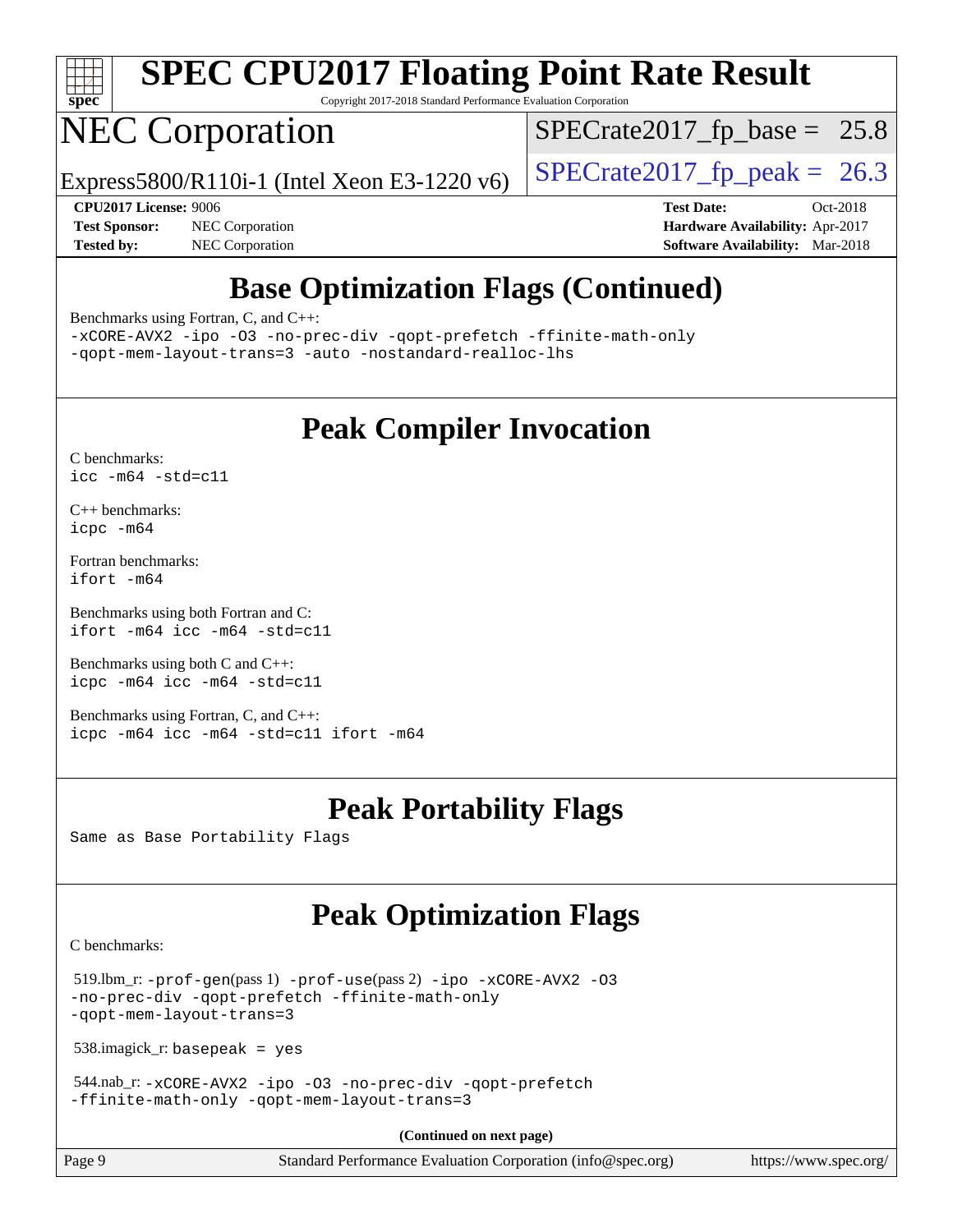

Copyright 2017-2018 Standard Performance Evaluation Corporation

## NEC Corporation

 $SPECTate2017_fp\_base = 25.8$ 

Express5800/R110i-1 (Intel Xeon E3-1220 v6) [SPECrate2017\\_fp\\_peak =](http://www.spec.org/auto/cpu2017/Docs/result-fields.html#SPECrate2017fppeak) 26.3

**[Test Sponsor:](http://www.spec.org/auto/cpu2017/Docs/result-fields.html#TestSponsor)** NEC Corporation **[Hardware Availability:](http://www.spec.org/auto/cpu2017/Docs/result-fields.html#HardwareAvailability)** Apr-2017 **[Tested by:](http://www.spec.org/auto/cpu2017/Docs/result-fields.html#Testedby)** NEC Corporation **[Software Availability:](http://www.spec.org/auto/cpu2017/Docs/result-fields.html#SoftwareAvailability)** Mar-2018

**[CPU2017 License:](http://www.spec.org/auto/cpu2017/Docs/result-fields.html#CPU2017License)** 9006 **[Test Date:](http://www.spec.org/auto/cpu2017/Docs/result-fields.html#TestDate)** Oct-2018

### **[Peak Optimization Flags \(Continued\)](http://www.spec.org/auto/cpu2017/Docs/result-fields.html#PeakOptimizationFlags)**

[C++ benchmarks:](http://www.spec.org/auto/cpu2017/Docs/result-fields.html#CXXbenchmarks)

 508.namd\_r: [-prof-gen](http://www.spec.org/cpu2017/results/res2018q4/cpu2017-20181029-09322.flags.html#user_peakPASS1_CXXFLAGSPASS1_LDFLAGS508_namd_r_prof_gen_5aa4926d6013ddb2a31985c654b3eb18169fc0c6952a63635c234f711e6e63dd76e94ad52365559451ec499a2cdb89e4dc58ba4c67ef54ca681ffbe1461d6b36)(pass 1) [-prof-use](http://www.spec.org/cpu2017/results/res2018q4/cpu2017-20181029-09322.flags.html#user_peakPASS2_CXXFLAGSPASS2_LDFLAGS508_namd_r_prof_use_1a21ceae95f36a2b53c25747139a6c16ca95bd9def2a207b4f0849963b97e94f5260e30a0c64f4bb623698870e679ca08317ef8150905d41bd88c6f78df73f19)(pass 2) [-ipo](http://www.spec.org/cpu2017/results/res2018q4/cpu2017-20181029-09322.flags.html#user_peakPASS1_CXXOPTIMIZEPASS2_CXXOPTIMIZE508_namd_r_f-ipo) [-xCORE-AVX2](http://www.spec.org/cpu2017/results/res2018q4/cpu2017-20181029-09322.flags.html#user_peakPASS2_CXXOPTIMIZE508_namd_r_f-xCORE-AVX2) [-O3](http://www.spec.org/cpu2017/results/res2018q4/cpu2017-20181029-09322.flags.html#user_peakPASS1_CXXOPTIMIZEPASS2_CXXOPTIMIZE508_namd_r_f-O3) [-no-prec-div](http://www.spec.org/cpu2017/results/res2018q4/cpu2017-20181029-09322.flags.html#user_peakPASS1_CXXOPTIMIZEPASS2_CXXOPTIMIZE508_namd_r_f-no-prec-div) [-qopt-prefetch](http://www.spec.org/cpu2017/results/res2018q4/cpu2017-20181029-09322.flags.html#user_peakPASS1_CXXOPTIMIZEPASS2_CXXOPTIMIZE508_namd_r_f-qopt-prefetch) [-ffinite-math-only](http://www.spec.org/cpu2017/results/res2018q4/cpu2017-20181029-09322.flags.html#user_peakPASS1_CXXOPTIMIZEPASS2_CXXOPTIMIZE508_namd_r_f_finite_math_only_cb91587bd2077682c4b38af759c288ed7c732db004271a9512da14a4f8007909a5f1427ecbf1a0fb78ff2a814402c6114ac565ca162485bbcae155b5e4258871) [-qopt-mem-layout-trans=3](http://www.spec.org/cpu2017/results/res2018q4/cpu2017-20181029-09322.flags.html#user_peakPASS1_CXXOPTIMIZEPASS2_CXXOPTIMIZE508_namd_r_f-qopt-mem-layout-trans_de80db37974c74b1f0e20d883f0b675c88c3b01e9d123adea9b28688d64333345fb62bc4a798493513fdb68f60282f9a726aa07f478b2f7113531aecce732043) 510.parest\_r: [-xCORE-AVX2](http://www.spec.org/cpu2017/results/res2018q4/cpu2017-20181029-09322.flags.html#user_peakCXXOPTIMIZE510_parest_r_f-xCORE-AVX2) [-ipo](http://www.spec.org/cpu2017/results/res2018q4/cpu2017-20181029-09322.flags.html#user_peakCXXOPTIMIZE510_parest_r_f-ipo) [-O3](http://www.spec.org/cpu2017/results/res2018q4/cpu2017-20181029-09322.flags.html#user_peakCXXOPTIMIZE510_parest_r_f-O3) [-no-prec-div](http://www.spec.org/cpu2017/results/res2018q4/cpu2017-20181029-09322.flags.html#user_peakCXXOPTIMIZE510_parest_r_f-no-prec-div) [-qopt-prefetch](http://www.spec.org/cpu2017/results/res2018q4/cpu2017-20181029-09322.flags.html#user_peakCXXOPTIMIZE510_parest_r_f-qopt-prefetch) [-ffinite-math-only](http://www.spec.org/cpu2017/results/res2018q4/cpu2017-20181029-09322.flags.html#user_peakCXXOPTIMIZE510_parest_r_f_finite_math_only_cb91587bd2077682c4b38af759c288ed7c732db004271a9512da14a4f8007909a5f1427ecbf1a0fb78ff2a814402c6114ac565ca162485bbcae155b5e4258871) [-qopt-mem-layout-trans=3](http://www.spec.org/cpu2017/results/res2018q4/cpu2017-20181029-09322.flags.html#user_peakCXXOPTIMIZE510_parest_r_f-qopt-mem-layout-trans_de80db37974c74b1f0e20d883f0b675c88c3b01e9d123adea9b28688d64333345fb62bc4a798493513fdb68f60282f9a726aa07f478b2f7113531aecce732043) [Fortran benchmarks](http://www.spec.org/auto/cpu2017/Docs/result-fields.html#Fortranbenchmarks): 503.bwaves\_r: [-xCORE-AVX2](http://www.spec.org/cpu2017/results/res2018q4/cpu2017-20181029-09322.flags.html#user_peakFOPTIMIZE503_bwaves_r_f-xCORE-AVX2) [-ipo](http://www.spec.org/cpu2017/results/res2018q4/cpu2017-20181029-09322.flags.html#user_peakFOPTIMIZE503_bwaves_r_f-ipo) [-O3](http://www.spec.org/cpu2017/results/res2018q4/cpu2017-20181029-09322.flags.html#user_peakFOPTIMIZE503_bwaves_r_f-O3) [-no-prec-div](http://www.spec.org/cpu2017/results/res2018q4/cpu2017-20181029-09322.flags.html#user_peakFOPTIMIZE503_bwaves_r_f-no-prec-div) [-qopt-prefetch](http://www.spec.org/cpu2017/results/res2018q4/cpu2017-20181029-09322.flags.html#user_peakFOPTIMIZE503_bwaves_r_f-qopt-prefetch) [-ffinite-math-only](http://www.spec.org/cpu2017/results/res2018q4/cpu2017-20181029-09322.flags.html#user_peakFOPTIMIZE503_bwaves_r_f_finite_math_only_cb91587bd2077682c4b38af759c288ed7c732db004271a9512da14a4f8007909a5f1427ecbf1a0fb78ff2a814402c6114ac565ca162485bbcae155b5e4258871) [-qopt-mem-layout-trans=3](http://www.spec.org/cpu2017/results/res2018q4/cpu2017-20181029-09322.flags.html#user_peakFOPTIMIZE503_bwaves_r_f-qopt-mem-layout-trans_de80db37974c74b1f0e20d883f0b675c88c3b01e9d123adea9b28688d64333345fb62bc4a798493513fdb68f60282f9a726aa07f478b2f7113531aecce732043) [-auto](http://www.spec.org/cpu2017/results/res2018q4/cpu2017-20181029-09322.flags.html#user_peakFOPTIMIZE503_bwaves_r_f-auto) [-nostandard-realloc-lhs](http://www.spec.org/cpu2017/results/res2018q4/cpu2017-20181029-09322.flags.html#user_peakEXTRA_FOPTIMIZE503_bwaves_r_f_2003_std_realloc_82b4557e90729c0f113870c07e44d33d6f5a304b4f63d4c15d2d0f1fab99f5daaed73bdb9275d9ae411527f28b936061aa8b9c8f2d63842963b95c9dd6426b8a) 549.fotonik3d\_r: basepeak = yes 554.roms\_r: [-prof-gen](http://www.spec.org/cpu2017/results/res2018q4/cpu2017-20181029-09322.flags.html#user_peakPASS1_FFLAGSPASS1_LDFLAGS554_roms_r_prof_gen_5aa4926d6013ddb2a31985c654b3eb18169fc0c6952a63635c234f711e6e63dd76e94ad52365559451ec499a2cdb89e4dc58ba4c67ef54ca681ffbe1461d6b36)(pass 1) [-prof-use](http://www.spec.org/cpu2017/results/res2018q4/cpu2017-20181029-09322.flags.html#user_peakPASS2_FFLAGSPASS2_LDFLAGS554_roms_r_prof_use_1a21ceae95f36a2b53c25747139a6c16ca95bd9def2a207b4f0849963b97e94f5260e30a0c64f4bb623698870e679ca08317ef8150905d41bd88c6f78df73f19)(pass 2) [-ipo](http://www.spec.org/cpu2017/results/res2018q4/cpu2017-20181029-09322.flags.html#user_peakPASS1_FOPTIMIZEPASS2_FOPTIMIZE554_roms_r_f-ipo) [-xCORE-AVX2](http://www.spec.org/cpu2017/results/res2018q4/cpu2017-20181029-09322.flags.html#user_peakPASS2_FOPTIMIZE554_roms_r_f-xCORE-AVX2) [-O3](http://www.spec.org/cpu2017/results/res2018q4/cpu2017-20181029-09322.flags.html#user_peakPASS1_FOPTIMIZEPASS2_FOPTIMIZE554_roms_r_f-O3) [-no-prec-div](http://www.spec.org/cpu2017/results/res2018q4/cpu2017-20181029-09322.flags.html#user_peakPASS1_FOPTIMIZEPASS2_FOPTIMIZE554_roms_r_f-no-prec-div) [-qopt-prefetch](http://www.spec.org/cpu2017/results/res2018q4/cpu2017-20181029-09322.flags.html#user_peakPASS1_FOPTIMIZEPASS2_FOPTIMIZE554_roms_r_f-qopt-prefetch) [-ffinite-math-only](http://www.spec.org/cpu2017/results/res2018q4/cpu2017-20181029-09322.flags.html#user_peakPASS1_FOPTIMIZEPASS2_FOPTIMIZE554_roms_r_f_finite_math_only_cb91587bd2077682c4b38af759c288ed7c732db004271a9512da14a4f8007909a5f1427ecbf1a0fb78ff2a814402c6114ac565ca162485bbcae155b5e4258871) [-qopt-mem-layout-trans=3](http://www.spec.org/cpu2017/results/res2018q4/cpu2017-20181029-09322.flags.html#user_peakPASS1_FOPTIMIZEPASS2_FOPTIMIZE554_roms_r_f-qopt-mem-layout-trans_de80db37974c74b1f0e20d883f0b675c88c3b01e9d123adea9b28688d64333345fb62bc4a798493513fdb68f60282f9a726aa07f478b2f7113531aecce732043) [-auto](http://www.spec.org/cpu2017/results/res2018q4/cpu2017-20181029-09322.flags.html#user_peakPASS2_FOPTIMIZE554_roms_r_f-auto) [-nostandard-realloc-lhs](http://www.spec.org/cpu2017/results/res2018q4/cpu2017-20181029-09322.flags.html#user_peakEXTRA_FOPTIMIZE554_roms_r_f_2003_std_realloc_82b4557e90729c0f113870c07e44d33d6f5a304b4f63d4c15d2d0f1fab99f5daaed73bdb9275d9ae411527f28b936061aa8b9c8f2d63842963b95c9dd6426b8a) [Benchmarks using both Fortran and C](http://www.spec.org/auto/cpu2017/Docs/result-fields.html#BenchmarksusingbothFortranandC): [-prof-gen](http://www.spec.org/cpu2017/results/res2018q4/cpu2017-20181029-09322.flags.html#user_CC_FCpeak_prof_gen_5aa4926d6013ddb2a31985c654b3eb18169fc0c6952a63635c234f711e6e63dd76e94ad52365559451ec499a2cdb89e4dc58ba4c67ef54ca681ffbe1461d6b36)(pass 1) [-prof-use](http://www.spec.org/cpu2017/results/res2018q4/cpu2017-20181029-09322.flags.html#user_CC_FCpeak_prof_use_1a21ceae95f36a2b53c25747139a6c16ca95bd9def2a207b4f0849963b97e94f5260e30a0c64f4bb623698870e679ca08317ef8150905d41bd88c6f78df73f19)(pass 2) [-ipo](http://www.spec.org/cpu2017/results/res2018q4/cpu2017-20181029-09322.flags.html#user_CC_FCpeak_f-ipo) [-xCORE-AVX2](http://www.spec.org/cpu2017/results/res2018q4/cpu2017-20181029-09322.flags.html#user_CC_FCpeak_f-xCORE-AVX2) [-O3](http://www.spec.org/cpu2017/results/res2018q4/cpu2017-20181029-09322.flags.html#user_CC_FCpeak_f-O3) [-no-prec-div](http://www.spec.org/cpu2017/results/res2018q4/cpu2017-20181029-09322.flags.html#user_CC_FCpeak_f-no-prec-div) [-qopt-prefetch](http://www.spec.org/cpu2017/results/res2018q4/cpu2017-20181029-09322.flags.html#user_CC_FCpeak_f-qopt-prefetch) [-ffinite-math-only](http://www.spec.org/cpu2017/results/res2018q4/cpu2017-20181029-09322.flags.html#user_CC_FCpeak_f_finite_math_only_cb91587bd2077682c4b38af759c288ed7c732db004271a9512da14a4f8007909a5f1427ecbf1a0fb78ff2a814402c6114ac565ca162485bbcae155b5e4258871) [-qopt-mem-layout-trans=3](http://www.spec.org/cpu2017/results/res2018q4/cpu2017-20181029-09322.flags.html#user_CC_FCpeak_f-qopt-mem-layout-trans_de80db37974c74b1f0e20d883f0b675c88c3b01e9d123adea9b28688d64333345fb62bc4a798493513fdb68f60282f9a726aa07f478b2f7113531aecce732043) [-auto](http://www.spec.org/cpu2017/results/res2018q4/cpu2017-20181029-09322.flags.html#user_CC_FCpeak_f-auto) [-nostandard-realloc-lhs](http://www.spec.org/cpu2017/results/res2018q4/cpu2017-20181029-09322.flags.html#user_CC_FCpeak_f_2003_std_realloc_82b4557e90729c0f113870c07e44d33d6f5a304b4f63d4c15d2d0f1fab99f5daaed73bdb9275d9ae411527f28b936061aa8b9c8f2d63842963b95c9dd6426b8a) [Benchmarks using both C and C++](http://www.spec.org/auto/cpu2017/Docs/result-fields.html#BenchmarksusingbothCandCXX): 511.povray\_r: [-prof-gen](http://www.spec.org/cpu2017/results/res2018q4/cpu2017-20181029-09322.flags.html#user_peakPASS1_CFLAGSPASS1_CXXFLAGSPASS1_LDFLAGS511_povray_r_prof_gen_5aa4926d6013ddb2a31985c654b3eb18169fc0c6952a63635c234f711e6e63dd76e94ad52365559451ec499a2cdb89e4dc58ba4c67ef54ca681ffbe1461d6b36)(pass 1) [-prof-use](http://www.spec.org/cpu2017/results/res2018q4/cpu2017-20181029-09322.flags.html#user_peakPASS2_CFLAGSPASS2_CXXFLAGSPASS2_LDFLAGS511_povray_r_prof_use_1a21ceae95f36a2b53c25747139a6c16ca95bd9def2a207b4f0849963b97e94f5260e30a0c64f4bb623698870e679ca08317ef8150905d41bd88c6f78df73f19)(pass 2) [-ipo](http://www.spec.org/cpu2017/results/res2018q4/cpu2017-20181029-09322.flags.html#user_peakPASS1_COPTIMIZEPASS1_CXXOPTIMIZEPASS2_COPTIMIZEPASS2_CXXOPTIMIZE511_povray_r_f-ipo) [-xCORE-AVX2](http://www.spec.org/cpu2017/results/res2018q4/cpu2017-20181029-09322.flags.html#user_peakPASS2_COPTIMIZEPASS2_CXXOPTIMIZE511_povray_r_f-xCORE-AVX2) [-O3](http://www.spec.org/cpu2017/results/res2018q4/cpu2017-20181029-09322.flags.html#user_peakPASS1_COPTIMIZEPASS1_CXXOPTIMIZEPASS2_COPTIMIZEPASS2_CXXOPTIMIZE511_povray_r_f-O3) [-no-prec-div](http://www.spec.org/cpu2017/results/res2018q4/cpu2017-20181029-09322.flags.html#user_peakPASS1_COPTIMIZEPASS1_CXXOPTIMIZEPASS2_COPTIMIZEPASS2_CXXOPTIMIZE511_povray_r_f-no-prec-div) [-qopt-prefetch](http://www.spec.org/cpu2017/results/res2018q4/cpu2017-20181029-09322.flags.html#user_peakPASS1_COPTIMIZEPASS1_CXXOPTIMIZEPASS2_COPTIMIZEPASS2_CXXOPTIMIZE511_povray_r_f-qopt-prefetch) [-ffinite-math-only](http://www.spec.org/cpu2017/results/res2018q4/cpu2017-20181029-09322.flags.html#user_peakPASS1_COPTIMIZEPASS1_CXXOPTIMIZEPASS2_COPTIMIZEPASS2_CXXOPTIMIZE511_povray_r_f_finite_math_only_cb91587bd2077682c4b38af759c288ed7c732db004271a9512da14a4f8007909a5f1427ecbf1a0fb78ff2a814402c6114ac565ca162485bbcae155b5e4258871) [-qopt-mem-layout-trans=3](http://www.spec.org/cpu2017/results/res2018q4/cpu2017-20181029-09322.flags.html#user_peakPASS1_COPTIMIZEPASS1_CXXOPTIMIZEPASS2_COPTIMIZEPASS2_CXXOPTIMIZE511_povray_r_f-qopt-mem-layout-trans_de80db37974c74b1f0e20d883f0b675c88c3b01e9d123adea9b28688d64333345fb62bc4a798493513fdb68f60282f9a726aa07f478b2f7113531aecce732043) 526.blender\_r: [-xCORE-AVX2](http://www.spec.org/cpu2017/results/res2018q4/cpu2017-20181029-09322.flags.html#user_peakCOPTIMIZECXXOPTIMIZE526_blender_r_f-xCORE-AVX2) [-ipo](http://www.spec.org/cpu2017/results/res2018q4/cpu2017-20181029-09322.flags.html#user_peakCOPTIMIZECXXOPTIMIZE526_blender_r_f-ipo) [-O3](http://www.spec.org/cpu2017/results/res2018q4/cpu2017-20181029-09322.flags.html#user_peakCOPTIMIZECXXOPTIMIZE526_blender_r_f-O3) [-no-prec-div](http://www.spec.org/cpu2017/results/res2018q4/cpu2017-20181029-09322.flags.html#user_peakCOPTIMIZECXXOPTIMIZE526_blender_r_f-no-prec-div) [-qopt-prefetch](http://www.spec.org/cpu2017/results/res2018q4/cpu2017-20181029-09322.flags.html#user_peakCOPTIMIZECXXOPTIMIZE526_blender_r_f-qopt-prefetch) [-ffinite-math-only](http://www.spec.org/cpu2017/results/res2018q4/cpu2017-20181029-09322.flags.html#user_peakCOPTIMIZECXXOPTIMIZE526_blender_r_f_finite_math_only_cb91587bd2077682c4b38af759c288ed7c732db004271a9512da14a4f8007909a5f1427ecbf1a0fb78ff2a814402c6114ac565ca162485bbcae155b5e4258871) [-qopt-mem-layout-trans=3](http://www.spec.org/cpu2017/results/res2018q4/cpu2017-20181029-09322.flags.html#user_peakCOPTIMIZECXXOPTIMIZE526_blender_r_f-qopt-mem-layout-trans_de80db37974c74b1f0e20d883f0b675c88c3b01e9d123adea9b28688d64333345fb62bc4a798493513fdb68f60282f9a726aa07f478b2f7113531aecce732043) [Benchmarks using Fortran, C, and C++:](http://www.spec.org/auto/cpu2017/Docs/result-fields.html#BenchmarksusingFortranCandCXX) [-xCORE-AVX2](http://www.spec.org/cpu2017/results/res2018q4/cpu2017-20181029-09322.flags.html#user_CC_CXX_FCpeak_f-xCORE-AVX2) [-ipo](http://www.spec.org/cpu2017/results/res2018q4/cpu2017-20181029-09322.flags.html#user_CC_CXX_FCpeak_f-ipo) [-O3](http://www.spec.org/cpu2017/results/res2018q4/cpu2017-20181029-09322.flags.html#user_CC_CXX_FCpeak_f-O3) [-no-prec-div](http://www.spec.org/cpu2017/results/res2018q4/cpu2017-20181029-09322.flags.html#user_CC_CXX_FCpeak_f-no-prec-div) [-qopt-prefetch](http://www.spec.org/cpu2017/results/res2018q4/cpu2017-20181029-09322.flags.html#user_CC_CXX_FCpeak_f-qopt-prefetch) [-ffinite-math-only](http://www.spec.org/cpu2017/results/res2018q4/cpu2017-20181029-09322.flags.html#user_CC_CXX_FCpeak_f_finite_math_only_cb91587bd2077682c4b38af759c288ed7c732db004271a9512da14a4f8007909a5f1427ecbf1a0fb78ff2a814402c6114ac565ca162485bbcae155b5e4258871) [-qopt-mem-layout-trans=3](http://www.spec.org/cpu2017/results/res2018q4/cpu2017-20181029-09322.flags.html#user_CC_CXX_FCpeak_f-qopt-mem-layout-trans_de80db37974c74b1f0e20d883f0b675c88c3b01e9d123adea9b28688d64333345fb62bc4a798493513fdb68f60282f9a726aa07f478b2f7113531aecce732043) [-auto](http://www.spec.org/cpu2017/results/res2018q4/cpu2017-20181029-09322.flags.html#user_CC_CXX_FCpeak_f-auto) [-nostandard-realloc-lhs](http://www.spec.org/cpu2017/results/res2018q4/cpu2017-20181029-09322.flags.html#user_CC_CXX_FCpeak_f_2003_std_realloc_82b4557e90729c0f113870c07e44d33d6f5a304b4f63d4c15d2d0f1fab99f5daaed73bdb9275d9ae411527f28b936061aa8b9c8f2d63842963b95c9dd6426b8a) The flags files that were used to format this result can be browsed at <http://www.spec.org/cpu2017/flags/Intel-ic18.0-official-linux64.2017-12-21.html> <http://www.spec.org/cpu2017/flags/NEC-Platform-Settings-110i-RevA.html>